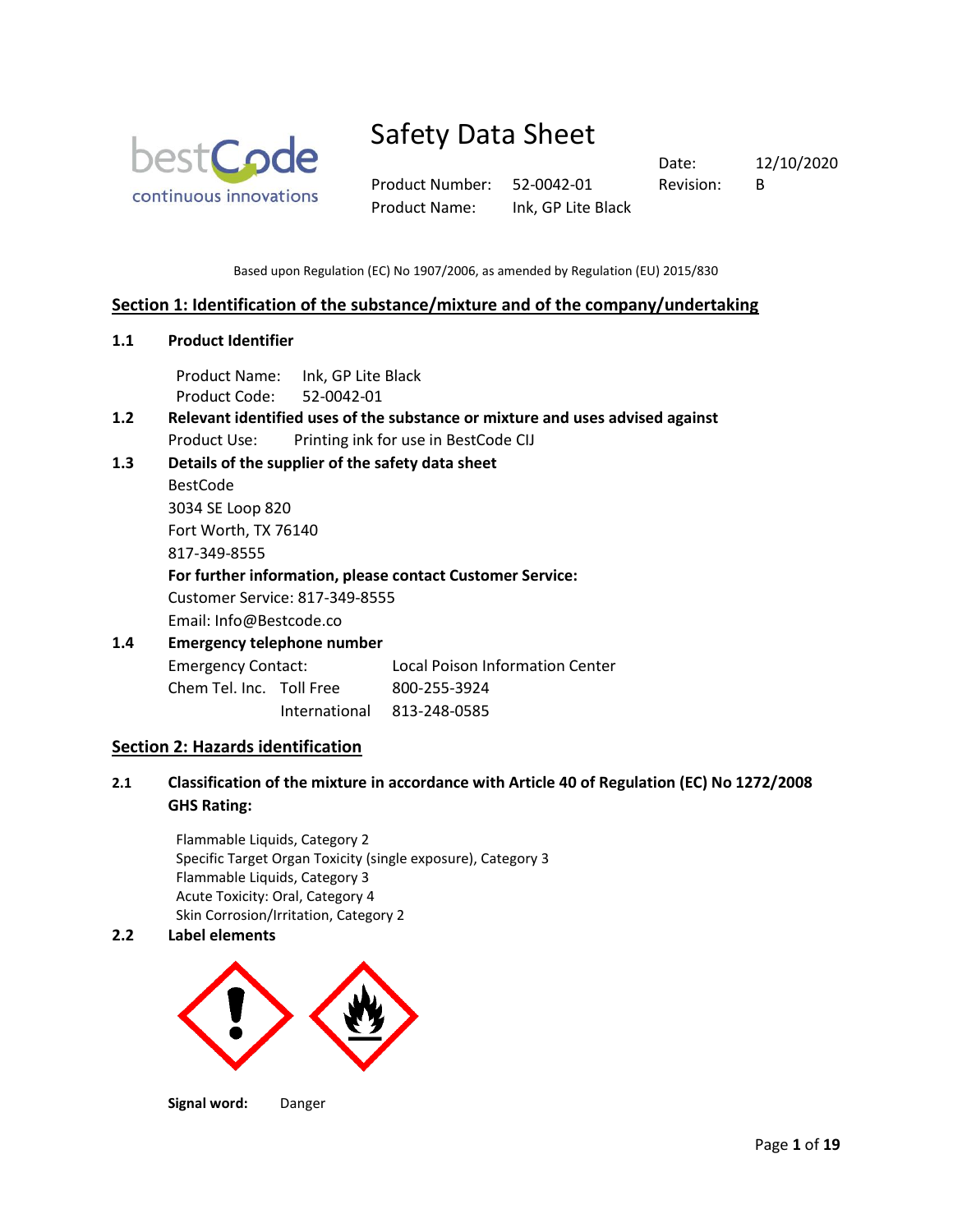

Product Number: 52-0042-01 Revision: B Product Name: Ink, GP Lite Black

Date: 12/10/2020

### **Hazard statements:**

- H225 Highly flammable liquid and vapor.
- H226 Flammable liquid and vapor.
- H302 Harmful if swallowed.
- H315 Causes skin irritation.
- H318 Causes serious eye damage.
- H319 Causes serious eye irritation.
- H335 May cause respiratory irritation.

#### **Precautionary statements:**

- P210 Keep away from heat/sparks/open flames/hot surfaces. No smoking.
- P233 Keep container tightly closed.
- P240 Ground/bond container and receiving equipment.
- P241 Use explosion-proof equipment.
- P242 Use only non-sparking tools.
- P243 Take precautionary measures against static discharge.
- P261 Avoid breathing dust/fume/gas/mist/vapors/spray
- P264 Wash hands thoroughly after handling.
- P270 Do not eat, drink or smoke when using this product.
- P271 Use only outdoors or in a well-ventilated area.
- P280 Wear protective gloves/protective clothing/eye protection/face protection.
- P301+312 IF SWALLOWED: Call a POISON CENTER or doctor/physician if you feel unwell.
- P302+352 IF ON SKIN: Wash with plenty of soap and water.

P303+361+353 - IF ON SKIN (or hair): Remove/take off immediately all contaminated clothing. Rinse skin with water/shower.

P304+340 - IF INHALED: Remove victim to fresh air and keep at rest in a position comfortable for breathing.

P305+351+338 - IF IN EYES: Rinse cautiously with water for several minutes. Remove contact lenses, if present and easy to do. Continue rinsing.

P310 - Immediately call a POISON CENTER/doctor/...

P312 - Call a POISON CENTER/doctor/... if you feel unwell.

- P321 Specific treatment see ... on this label.
- P330 Rinse mouth.

P332+313 - If skin irritation occurs, get medical advice/attention.

P337+313 - If eye irritation persists, get medical advice/attention.

P362+364 - Take off contaminated clothing and wash it before reuse.

P370+378 - In case of fire, use dry chemical, carbon dioxide, water spray or alcohol-resistant foam to extinguish.

P403+235 - Store in cool/well-ventilated place.

P403+233 - Store container tightly closed in well-ventilated place.

P405 - Store locked up.

P501 - Dispose of contents/container in accordance with local regulations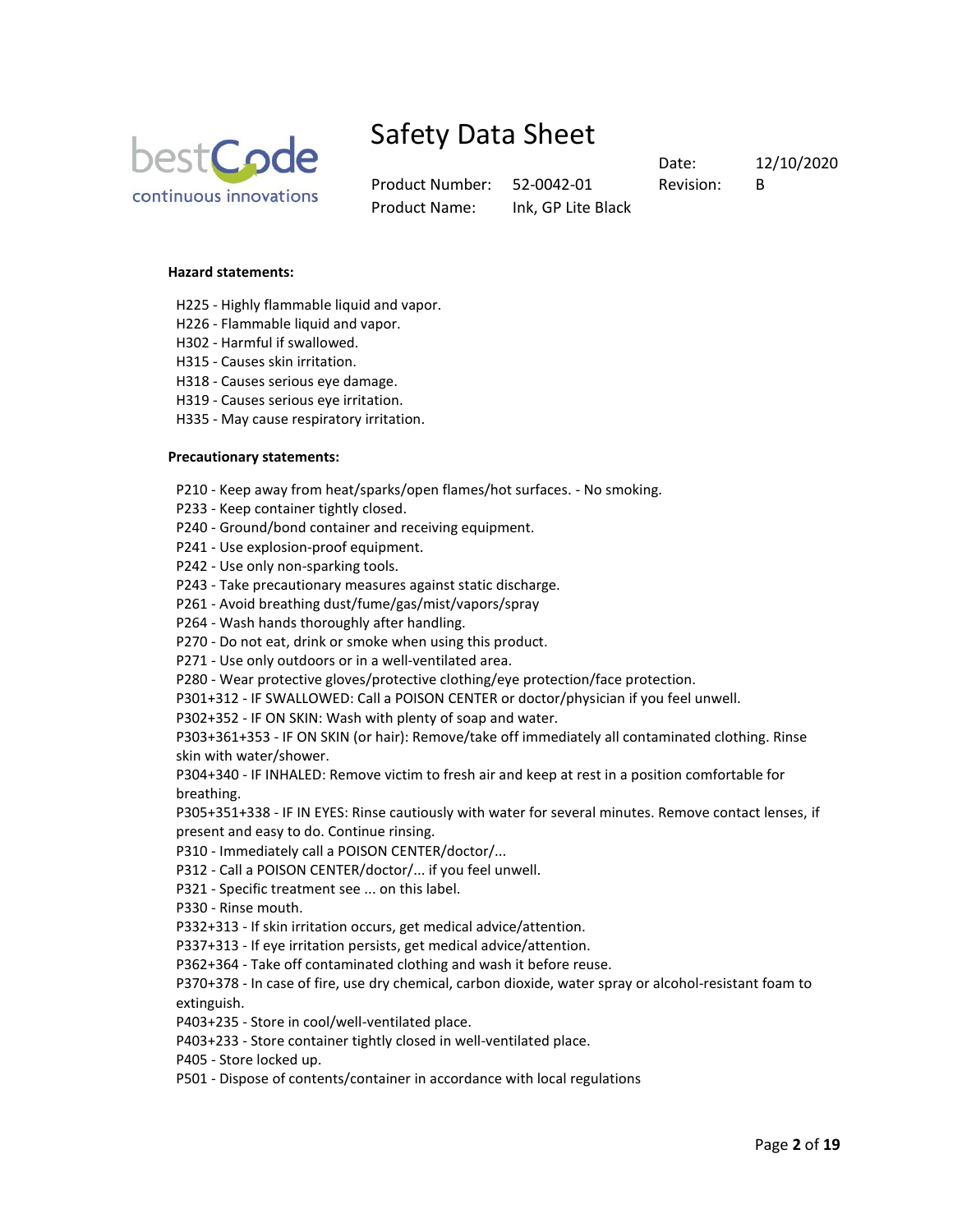

Product Number: 52-0042-01 Revision: B Product Name: Ink, GP Lite Black

Date: 12/10/2020

### **2.3 Adverse Human Health Effects and Symptoms:**

Prolonged or repeated skin contact may cause defatting and dermatitis. Chronic: May cause reproductive and fetal effects. Laboratory experiments have shown mutagenic effects. Animal studies have reported the development of tumors. Prolonged exposure may cause liver, kidney, and heart damage. Chronic inhalation may cause effects similar to those of acute inhalation. Animal studies have reported that fetal effects/abnormalities may occur when maternal toxicity is seen. Chronic overexposure to vapors may cause lung damage. Not available. Repeated eye exposure may cause visual abnormalities including blurred vision and photosensitivity. Repeated exposure in combination with constant, load noise can produce hearing loss and vertigo. **Inhalation:** Inhalation of high concentrations may cause central nervous system effects characterized by nausea, headache, dizziness, unconsciousness and coma. Causes respiratory tract irritation. May cause narcotic effects in high concentration. Causes upper respiratory tract irritation. Inhalation of vapors may cause drowsiness and dizziness. May cause central nervous system effects such as nausea and headache. Neurobehavioural effects of exposure to MEK (200 ppm for 4 hrs) were studied with 137 volunteers. There were no statistically significant effects observed in biochemical, psychomotor, sensorimotor and psychological tests. May cause respiratory tract irritation. May be harmful if inhaled. Exposure causes central nervous system depression with possible headache, dizziness, and drowsiness. May cause lung hemorrhage, blood disturbances, and liver and kidney abnormalities.

**Skin Contact:** Causes moderate skin irritation. May cause cyanosis of the extremities. May cause irritation with pain and stinging, especially if the skin is abraded. Isopropanol has a low potential to cause allergic skin reactions; however, rare cases of allergic contact dermatitis have been reported. Dermal absorption has been considered toxicologically insignificant. The cases of deep coma associated with skin contact are thought to be a consequence of gross isopropanol vapor inhalation in rooms with inadequate ventilation, rather than being attributable to percutaneous absorption of isopropanol per se. May be absorbed through the skin in harmful amounts. Repeated or prolonged exposure may cause drying and cracking of the skin. Only one human case of skin sensitization was located. Negative results were obtained in an animal test; MEK did not produce skin sensitization in the mouse ear thickness test. Causes skin irritation. Prolonged and/or repeated contact may cause defatting of the skin and dermatitis. Although n-butanol can enter the circulation after topical application, the absorbed dose is insignificant compared to that from other routes.

**Eye Contact:** Causes severe eye irritation. May cause painful sensitization to light. May cause chemical conjunctivitis and corneal damage. Produces irritation, characterized by a burning sensation, redness, tearing, inflammation, and possible corneal injury. May cause transient corneal injury. Causes eye irritation. Vapors may cause eye irritation. Animal evidence suggests that MEK is a moderate to severe eye irritant. May result in corneal injury. May cause eye irritation and possible damage. Risk of serious damage to eyes. Vapors appear to cause a special vacuolar keratopathy in humans.

**Ingestion:** May cause systemic toxicity with acidosis. May cause central nervous system depression, characterized by excitement, followed by headache, dizziness, drowsiness, and nausea. Advanced stages may cause collapse, unconsciousness, coma and possible death due to respiratory failure. Causes gastrointestinal irritation with nausea, vomiting and diarrhea. May cause kidney damage. Aspiration of material into the lungs may cause chemical pneumonitis, which may be fatal. The probable oral lethal dose in humans is 240 ml (2696 mg/kg), but ingestion of only 20 ml (224 mg/kg) has, but in gestion of only 20 ml (224 mg/kg) has caused poisoning. May cause irritation of the digestive tract. Possible aspiration hazard. May cause central nervous system depression. Animal evidence suggests that MEK can be aspirated (inhaled) into the lungs during ingestion or vomiting.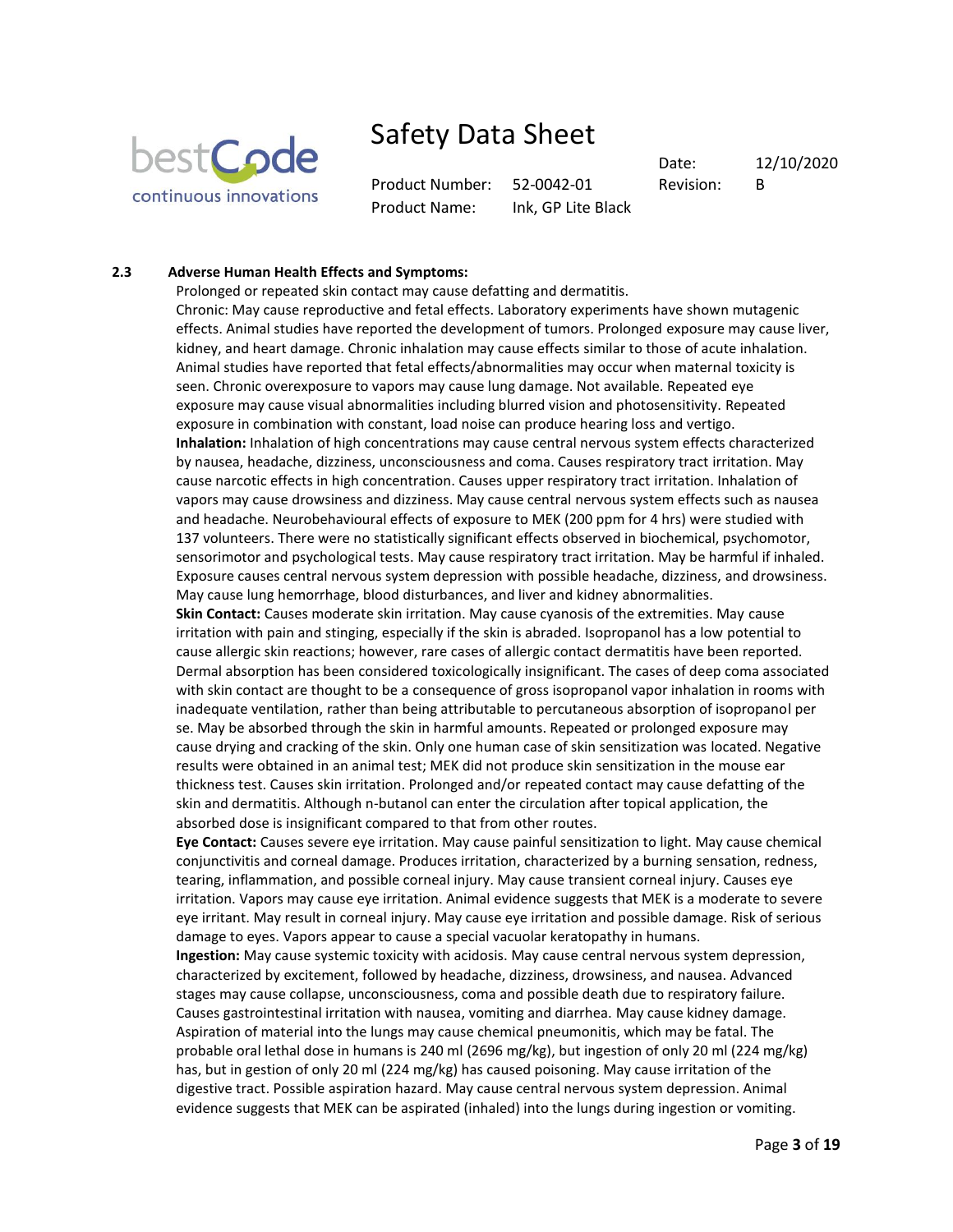

Product Number: 52-0042-01 Revision: B Product Name: Ink, GP Lite Black

Date: 12/10/2020

Harmful if swallowed. Aspiration hazard. May cause liver damage.

### **Section 3: Composition/information on ingredients**

### **3.1 Substances:**

### **3.2 Mixtures:**

| CAS#      | EC#                       | Hazardous components / REACH<br><b>Registration No.</b> | Concentration  | <b>GHS Classification</b>                                                          |
|-----------|---------------------------|---------------------------------------------------------|----------------|------------------------------------------------------------------------------------|
| 78-93-3   | 201-159-0                 | Methyl Ethyl Ketone                                     | $60.0 - 79.9%$ | Flam. Liq. 2: H225;<br>Eye Irrit. 2: H319;<br>STOT SE 3: H336;                     |
| 67-63-0   | 200-661-7<br>603-117-00-0 | Isopropyl alcohol                                       | $0.5 - 1.5 %$  | Flam. Lig. 3<br>STOT (SE) 3                                                        |
| $71-36-3$ | 200-751-6<br>603-004-00-6 | n-Butyl alcohol                                         | $1.0 - 5.0 %$  | Flam. Liq. 3<br>Acute Tox. $(0)$ 4:<br>Skin Corr. 2<br>Eye Damage 1<br>STOT (SE) 3 |
| 64-17-5   | 200-578-6<br>603-002-00-5 | Ethyl alcohol                                           | 9.5-28.5%      | Flam. Lig. 2: H225                                                                 |

### **Section 4: First Aid Measures**

### **4.1 Description of first aid measures**

| <b>Inhalation</b> | Remove from exposure and move to fresh air immediately. If not breathing, give<br>artificial respiration. If breathing is difficult, give oxygen. Get medical aid. Do NOT use<br>mouth-to-mouth resuscitation. If inhaled, remove to fresh air.                                                                                                                                       |
|-------------------|---------------------------------------------------------------------------------------------------------------------------------------------------------------------------------------------------------------------------------------------------------------------------------------------------------------------------------------------------------------------------------------|
| Eyes:             | Get medical aid. Gently lift eyelids and flush continuously with water. In case of<br>contact, immediately flush eyes with plenty of water for a t least 15 minutes. Flush<br>eyes with plenty of water for at least 15 minutes, occasionally lifting the upper and<br>lower evelids.                                                                                                 |
| Skin:             | Wash clothing before reuse. In case of contact, flush skin with plenty of water.<br>Remove contaminated clothing and shoes. Get medical aid if irritation develops and<br>persists. Get medical aid. Flush skin with plenty of water for at least 15 minutes while<br>removing contaminated clothing and shoes.                                                                       |
| Ingestion:        | If victim is conscious and alert, give 2-4 cupfuls of milk or water. Never give anything<br>by mouth to an unconscious person. Potential for aspiration if swallowed. Get<br>medical aid immediately. Do not induce vomiting unless directed to do so by medical<br>personnel. If vomiting occurs naturally, have victim lean forward. Get medical aid.<br>Wash mouth out with water. |
|                   |                                                                                                                                                                                                                                                                                                                                                                                       |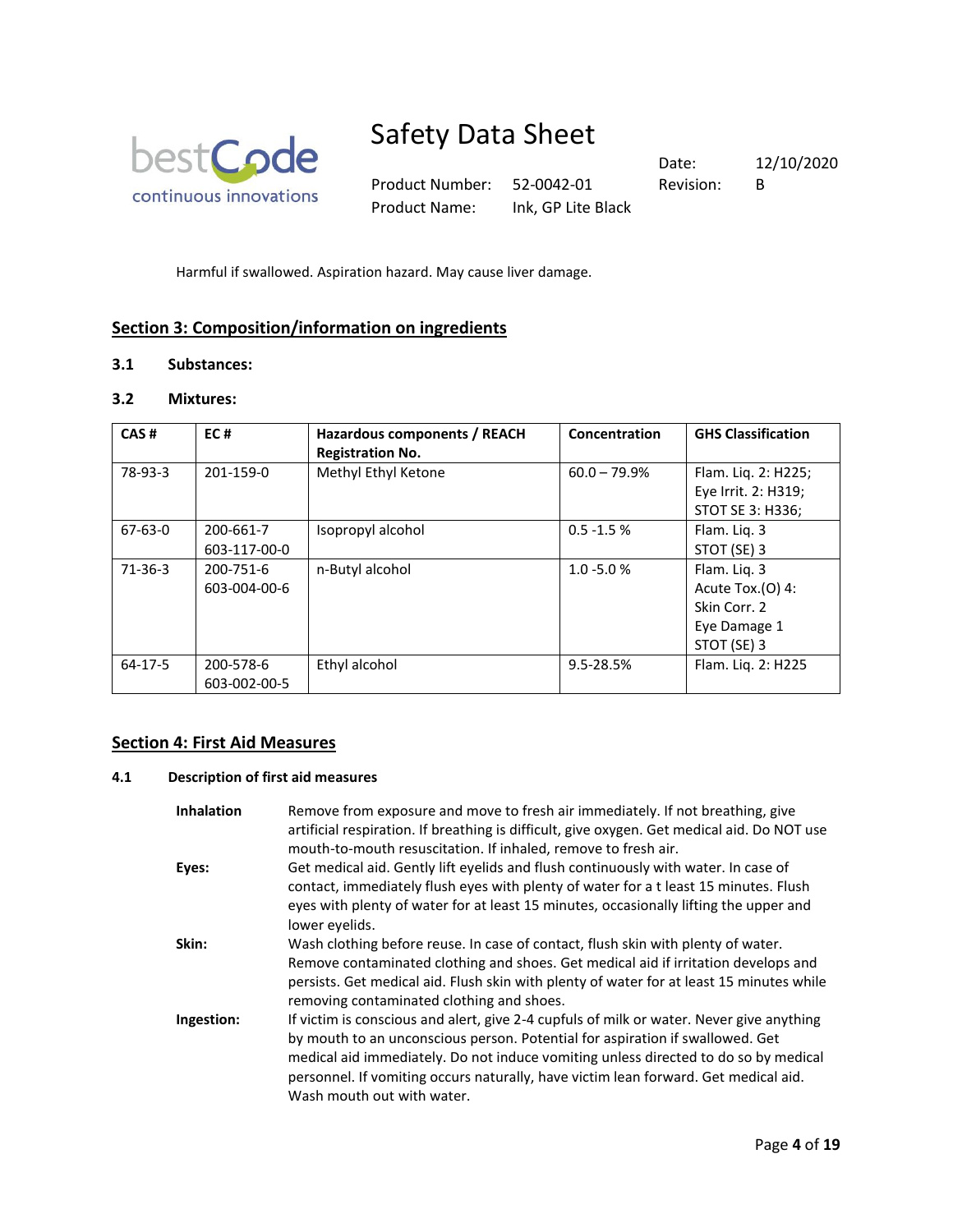

Product Number: 52-0042-01 Revision: B Product Name: Ink, GP Lite Black

Date: 12/10/2020

### **4.2 Most Important symptoms and effects, both acute and delayed**

### **4.3 Indication of any immediate medical attention and special treatment needed**

**Notes to doctor:** Treat symptomatically and supportively. Persons with skin or eye disorders or liver, kidney, chronic respiratory diseases, or central and peripheral nervous system diseases may be at increased risk from exposure to this substance. Antidote: Replace fluid and electrolytes. Urine acetone test may be helpful in diagnosis.

Hemodialysis should be considered in severe intoxication.

### **Section 5: Fire Fighting Measures**

### **5.1 Extinguishing media**

For small fires, use dry chemical, carbon dioxide, water spray or alcohol-resistant foam. Water may be ineffective. Do NOT use straight streams of water. For small fires, use carbon dioxide, dry chemical, dry sand, or alcohol-resistant foam. Cool containers with flooding quantities of water until well after fire is out. In case of fire, use carbon dioxide, dry chemical powder or appropriate foam. Water may be ineffective because it will not cool material below its flash point. Use water spray, dry chemical, carbon dioxide, or chemical foam.

#### **5.2 Special hazards arising from the substance or mixture**

Vapors are heavier than air andmay travel to a source of ignition and flash back. Vapors can spread along the ground and collect in low or confined areas

#### **5.3 Advice for firefighters**

Replace fluid and electrolytes. As in any fire, wear a self-contained breathing apparatus in pressuredemand, MSHA/NIOSH (approved or equivalent), and full protective gear. Vapors may form explosive mixtures with air. Vapors can travel to a source of ignition and flash back. Will burn if involved in a fire. Can release vapors that form explosive mixtures at temperatures above the flashpoint. Use water spray to keep fire-exposed containers cool. Flammable liquid and vapor. May form explosive peroxides. Extremely flammable liquid and vapor. Vapor may cause flash fire. Flammable Liquid.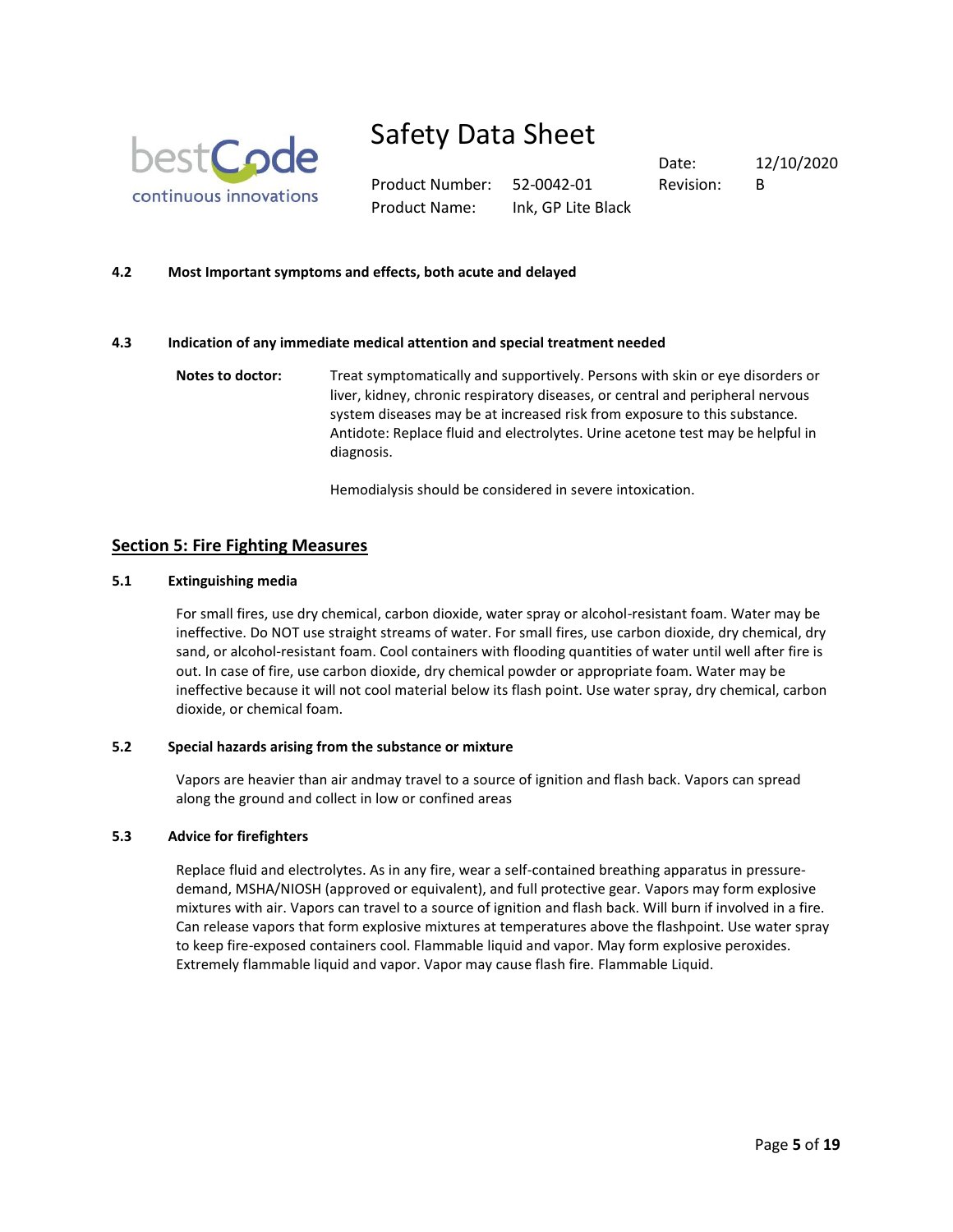

Product Number: 52-0042-01 Revision: B Product Name: Ink, GP Lite Black

Date: 12/10/2020

### **Section 6: Accidental release measures**

### **6.1 Personal precautions, protective equipment and emergency procedures**

### **6.1.1 For non-emergency personnel**

Evacuate

### **6.1.2 For emergency responders**

Use personal protective equipment. Avoid breathing vapors, mist or gas. Ensure adequate ventilation. Evacuate personnel to safe areas. Beware of vapors accumulating to form explosive concentrations. Vapors can accumulate in low areas.

### **6.2 Environmental Precautions**

Do not let this chemical enter the environment.

### **6.3 Methods and material for containment and cleaning up**

### **6.3.1 For Containment:**

Absorb spill with inert material (e.g. vermiculite, sand or earth), then place in suitable container. Clean up spills immediately, observing precautions in the Protective Equipment section. Remove all sources of ignition. Use a spark-proof tool. Provide ventilation. Sweep up, then place into a suitable container for disposal. Avoid generating dusty conditions. Personal precautions.

### **6.3.2 Clean up and disposal of spill:**

Contain spillage, and then collect with non-combustible absorbent material, (e.g. sand, earth, diatomaceous earth, vermiculite) and place in container for disposal according to local / national regulations (see section 13). Sweep up or absorb material, then place into a suitable clean, dry, closed container for disposal. Wear a self contained breathing apparatus and appropriate personal protection. (See Exposure Controls, Personal Protection section).

### **Section 7: Handling and storage**

### **7.1 Precautions for safe handling**

Wash thoroughly after handling. Use only in a well-ventilated area. Ground and bond containers when transferring material. Use spark-proof tools and explosion proof equipment. Avoid contact with eyes, skin, and clothing. Empty containers retain product residue, (liquid and/or vapor), and can be dangerous. Keep container tightly closed. Keep away from heat, sparks and flame. Avoid ingestion and inhalation. Do not pressurize, cut, weld, braze, solder, drill, grind, or expose empty containers to heat, sparks or open flames. Remove contaminated clothing and wash before reuse. Take precautionary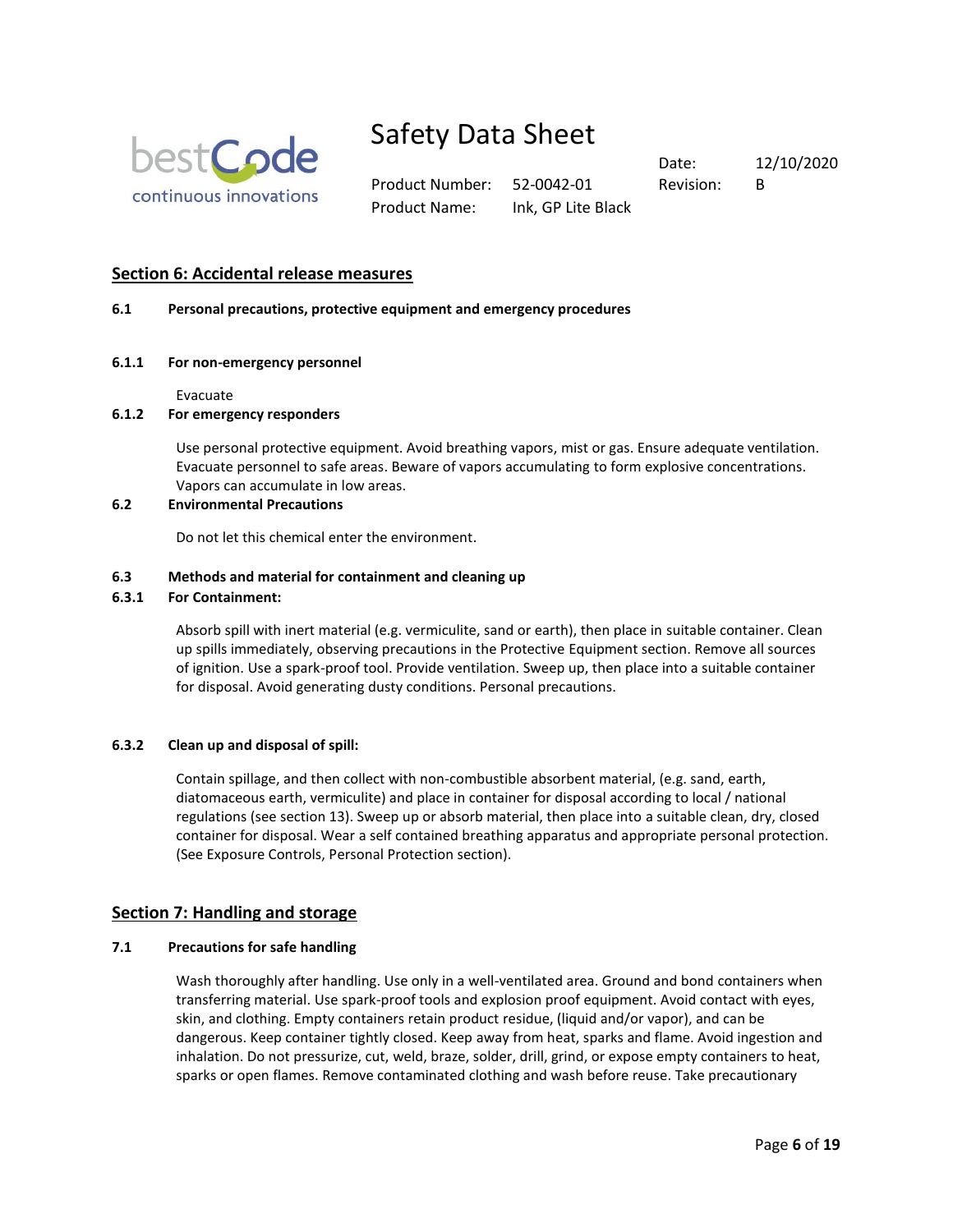

Product Number: 52-0042-01 Revision: B Product Name: Ink, GP Lite Black

Date: 12/10/2020

measures against static discharges. Avoid breathing dust, mist, or vapor. Do not allow to evaporate to near dryness. Use only with adequate ventilation. Avoid breathing vapor. Avoid contact with skin and eyes. Use only in a chemical fume hood.

### **7.2 Conditions for safe storage, including any compatibilities**

Keep away from heat, sparks and flame. Keep away from sources of ignition. Store in a tightly closed container. Keep from contact with oxidizing materials. Store in a cool, dry, well-ventilated area away from incompatible substances. Flammables-area. Do not store near perchlorates, peroxides, chromic acid or nitric acid. Do not store in direct sunlight. After opening, purge container with nitrogen before reclosing. Periodically test for peroxide formation on long-term storage. Addition of water or appropriate reducing materials will lessen peroxide formation. Store protected from moisture. Containers should be dated when opened and tested periodically for the presence of peroxides. Should crystals form in a peroxidizable liquid, peroxidation may have occurred and the product should be considered extremely dangerous. In this instance, the container should only be opened remotely by professionals. All peroxidizable substances should be stored away from heat and light and be protected from ignition sources. Store in a cool, dry place.

### **7.3 Specific end use(s)**

Fluid delivery to BestCode Series 8 CIJ. Follow safety instructions outlined in 7.1 & 7.2 while handling. Observe warnings provided with BestCode Series 8 CIJ system when installing and handling fluids.

### **Section 8: Exposure control/personal protection**

| CAS#          | Hazardous components | <b>ACGIH TLV</b> | <b>Australia</b> | Austria              |
|---------------|----------------------|------------------|------------------|----------------------|
| 78-93-3       | Methyl Ethyl Ketone  | TLV: 200 ppm     | TWA: 295 mg/m3   | TWA: 445 mg/m3       |
|               |                      | STEL: 300 ppm    | (100 ppm)        | (150 ppm)            |
|               |                      |                  | STEL: 590 mg/m3  | STEL: 890 mg/m3      |
|               |                      |                  | $(200$ ppm $)$   | $(300$ ppm $)$       |
| $67 - 63 - 0$ | Isopropyl alcohol    | TLV: 200 ppm     | TWA: 500 mg/m3   | TWA: 983 mg/m3       |
|               |                      | STEL: 400 ppm    | (200 ppm)        | $(400$ ppm $)$       |
|               |                      |                  | STEL: 2000 mg/m3 | STEL: 1230 mg/m3     |
|               |                      |                  | $(800$ ppm $)$   | (500 ppm)            |
| $71-36-3$     | n-Butyl alcohol      | TLV: 20 popm ppm | TWA: 150 mg/m3   | <b>TWA: 152 Peak</b> |
|               |                      |                  | $(50$ ppm $)$    | limitation (50 Peak  |
|               |                      |                  | STEL: 600 mg/m3  | limitation)          |
|               |                      |                  | (200 ppm)        | STEL: ()             |
| 64-17-5       | Ethyl alcohol        | TLV: 1000 ppm    | TWA: 1900 mg/m3  | TWA: 1880 mg/m3      |
|               |                      |                  | $(1000$ ppm $)$  | $(1000$ ppm $)$      |
|               |                      |                  | STEL: 3800 mg/m3 | STEL: ()             |
|               |                      |                  | (2000 ppm)       |                      |

### **8.1 Control parameters**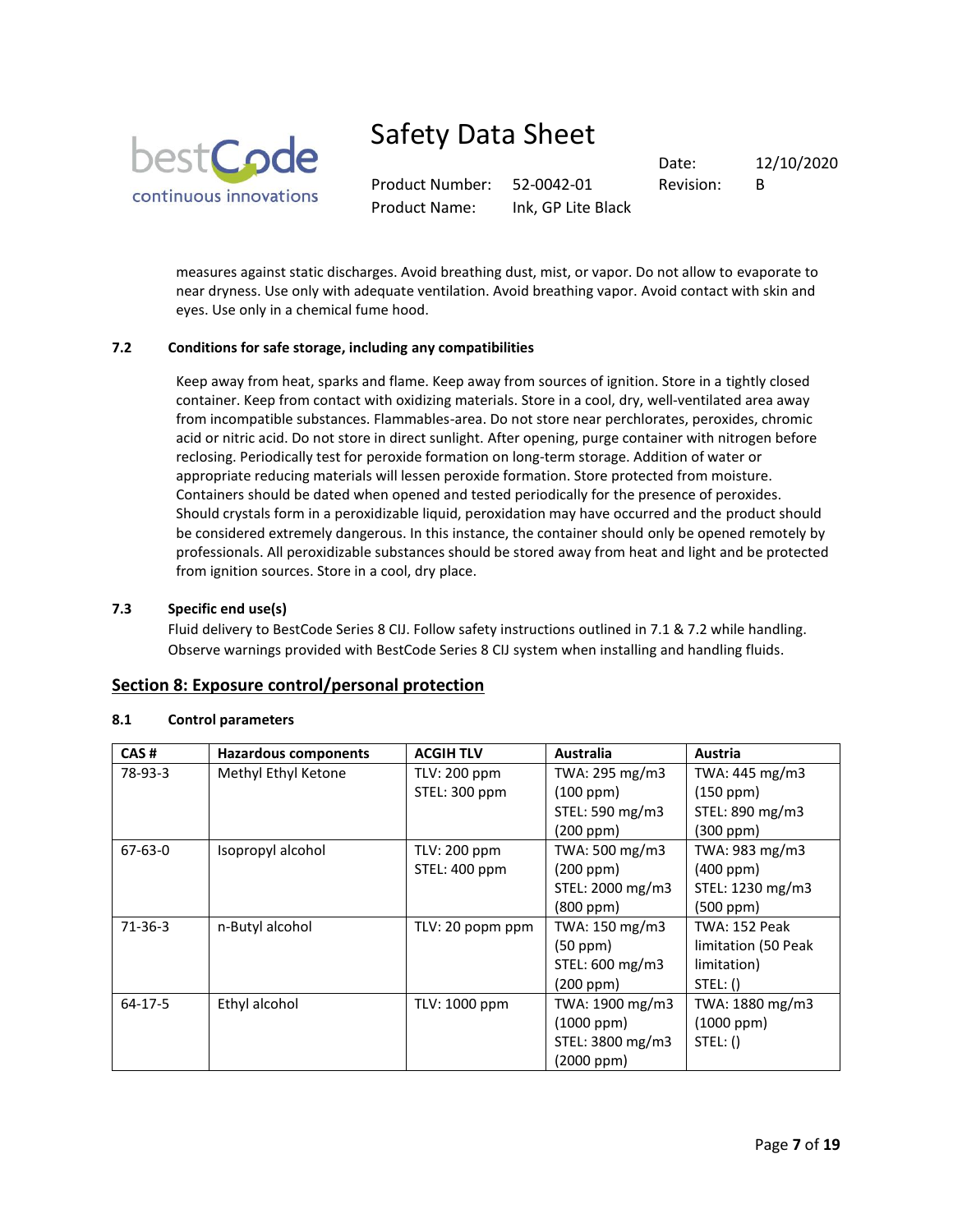

Product Number: 52-0042-01 Revision: B

Product Name: Ink, GP Lite Black

Date: 12/10/2020

| CAS#          | <b>Hazardous components</b> | <b>Belgium OEL</b> | California, USA  | Ontario, CA         |
|---------------|-----------------------------|--------------------|------------------|---------------------|
| 78-93-3       | Methyl Ethyl Ketone         | TWA: 600 mg/m3     | TWA: 590 mg/m3   | TWA: 200 ppm        |
|               |                             | (200 ppm)          | (200 ppm)        | STEL: 300 ppm       |
|               |                             | STEL: 900 mg/m3    | STEL: 885 mg/m3  |                     |
|               |                             | (300 ppm)          | (300 ppm)        |                     |
| $67 - 63 - 0$ | Isopropyl alcohol           | TWA: 500 mg/m3     | TWA: 980 mg/m3   | <b>TWA: 200 ppm</b> |
|               |                             | (200 ppm)          | (400 ppm)        | STEL: 400 ppm       |
|               |                             | STEL: 1000 mg/m3   | STEL: 1225 mg/m3 |                     |
|               |                             | $(400$ ppm $)$     | (500 ppm)        |                     |
| $71-36-3$     | n-Butyl alcohol             | TWA: 62 mg/m3      | CEIL: 150 mg/m3  | TWA: 20 ppm         |
|               |                             | (20 ppm)           | (50 ppm)         |                     |
| $64 - 17 - 5$ | Ethyl alcohol               | TWA: 1907 mg/m3    | TWA: 1900 mg/m3  | STEL: 1000 ppm      |
|               |                             | (1000 ppm)         | (1000 ppm)       |                     |

| CAS#          | <b>Hazardous components</b> | China           | Québec, CA       | <b>German AGS</b>          |
|---------------|-----------------------------|-----------------|------------------|----------------------------|
| 78-93-3       | Methyl Ethyl Ketone         | TWA: 300 mg/m3  | TWA: 150 mg/m3   | TWA: 600 mg/m3             |
|               |                             | STEL: 600 mg/m3 | (50 ppm)         | $(200$ ppm $)$             |
|               |                             | (15 min)        | STEL: 300 mg/m3  | STEL: 600 mg/m3            |
|               |                             |                 | (100 ppm)        | (200 ppm) (15 min)         |
| $67 - 63 - 0$ | Isopropyl alcohol           | TWA: 350 mg/m3  | TWA: 983 mg/m3   | TWA: 500 mg/m3             |
|               |                             | STEL: 700 mg/m3 | $(400$ ppm $)$   | (200 ppm)                  |
|               |                             | (15 min)        | STEL: 1230 mg/m3 | STEL: 1000 mg/m3           |
|               |                             |                 | (500 ppm)        | $(400$ ppm $)(15$ min $)$  |
| $71-36-3$     | n-Butyl alcohol             | TWA: 100 mg/m3  | CEIL: 152 mg/m3  | TWA: 310 mg/m3             |
|               |                             |                 | (50 ppm)         | (100 ppm)                  |
|               |                             |                 |                  | STEL: 310 mg/m3            |
|               |                             |                 |                  | (100 ppm) (15 min)         |
| 64-17-5       | Ethyl alcohol               |                 | TWA: 1880 mg/m3  | TWA: 960 mg/m3             |
|               |                             |                 | $(1000$ ppm $)$  | $(500$ ppm $)$             |
|               |                             |                 |                  | STEL: 1920 mg/m3           |
|               |                             |                 |                  | $(1000$ ppm $)(15$ min $)$ |

| CAS#    | <b>Hazardous components</b> | Germany<br><b>MAK/TRK</b>                                                   | <b>Denmark OEL</b>                                               | <b>Spain OEL</b>                                                 |
|---------|-----------------------------|-----------------------------------------------------------------------------|------------------------------------------------------------------|------------------------------------------------------------------|
| 78-93-3 | Methyl Ethyl Ketone         | TWA: 295 mg/m3<br>(100 ppm)<br>STEL: 600 mg/m3<br>(200 ppm) (30min)<br>(4x) | TWA: 145 mg/m3<br>$(50$ ppm $)$<br>STEL: 290 mg/m3<br>(100 ppm)  | TWA: 600 mg/m3<br>(200 ppm)<br>STEL: 900 mg/m3<br>$(300$ ppm $)$ |
| 67-63-0 | Isopropyl alcohol           | TWA: 500 mg/m3<br>(200 ppm)                                                 | TWA: 500 mg/m3<br>(200 ppm)<br>STEL: 980 mg/m3<br>$(400$ ppm $)$ | TWA: 500 mg/m3<br>(200 ppm)<br>STEL: 1000 mg/m3<br>(400 ppm)     |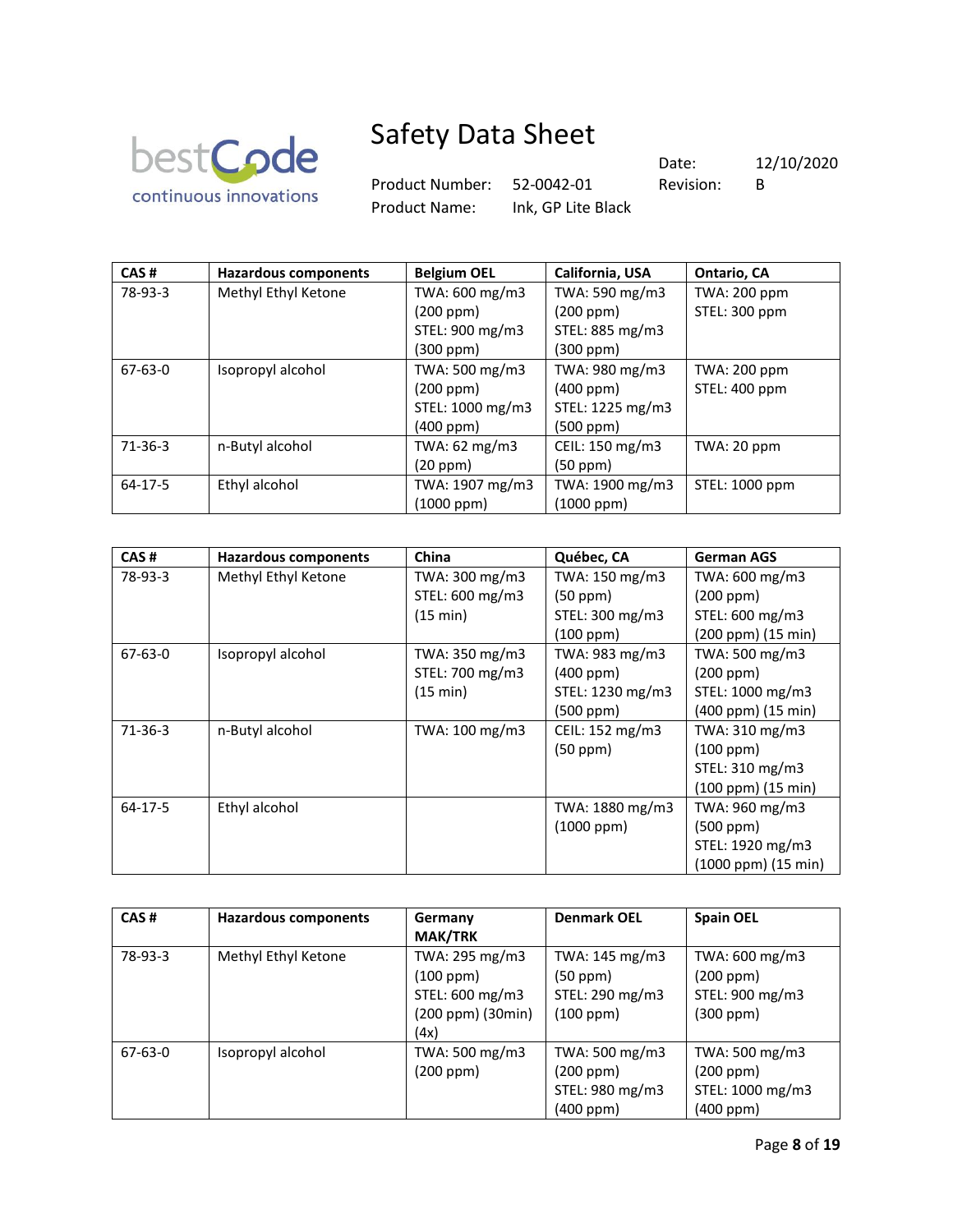

Product Number: 52-0042-01 Revision: B

Product Name: Ink, GP Lite Black

Date: 12/10/2020

|           |                 | STEL: 2000 mg/m3      |                  |                     |
|-----------|-----------------|-----------------------|------------------|---------------------|
|           |                 | (15/30min)(4x)        |                  |                     |
|           |                 | (800 ppm              |                  |                     |
|           |                 | $(15/30min)$ $(4x)$ ) |                  |                     |
| $71-36-3$ | n-Butyl alcohol | TWA: 150 mg/m3        | TWA: 150 mg/m3   | TWA: 61 mg/m3 (20   |
|           |                 | (50 ppm)              | (50 ppm)         | ppm)                |
|           |                 | STEL: 600 mg/m3       | STEL: 150 mg/m3  | STEL: 154 mg/m3 (50 |
|           |                 | (200 ppm) (15min)     | (50 ppm)         | ppm)                |
|           |                 | (4x)                  |                  |                     |
| 64-17-5   | Ethyl alcohol   | TWA: 1900 mg/m3       | TWA: 1900 mg/m3  | STEL: 1910 mg/m3    |
|           |                 | $(1000$ ppm $)$       | $(1000$ ppm $)$  | $(1000$ ppm $)$     |
|           |                 | STEL: 3800 mg/m3      | STEL: 3800 mg/m3 |                     |
|           |                 | $(2000$ ppm $)$       | $(2000$ ppm $)$  |                     |
|           |                 | (60min) (3x)          |                  |                     |
|           |                 | TWA: 960 mg/m3        |                  |                     |
|           |                 | (500 ppm)             |                  |                     |

| CAS#          | Hazardous components | <b>Europe</b>   | <b>Finland OEL</b> | <b>France VL</b>    |
|---------------|----------------------|-----------------|--------------------|---------------------|
| 78-93-3       | Methyl Ethyl Ketone  | TWA: 600 mg/m3  | STEL: 300 mg/m3    | TWA: 600 mg/m3      |
|               |                      | (200 ppm)       | (100 ppm) (15 min) | (200 ppm)           |
|               |                      | STEL: 900 mg/m3 |                    | STEL: 900 mg/m3     |
|               |                      | $(300$ ppm $)$  |                    | $(300$ ppm $)$      |
| 67-63-0       | Isopropyl alcohol    |                 | TWA: 500 mg/m3     | STEL: 980 mg/m3     |
|               |                      |                 | (200 ppm)          | $(400$ ppm $)$      |
|               |                      |                 | STEL: 620 mg/m3    |                     |
|               |                      |                 | (250 ppm) (15 min) |                     |
| $71-36-3$     | n-Butyl alcohol      |                 | TWA: 150 mg/m3     | STEL: 150 mg/m3 (50 |
|               |                      |                 | (50 ppm)           | ppm)                |
|               |                      |                 | STEL: 230 mg/m3    |                     |
|               |                      |                 | (75 ppm) (15 min)  |                     |
| $64 - 17 - 5$ | Ethyl alcohol        |                 | TWA: 1900 mg/m3    | TWA: 1900 mg/m3     |
|               |                      |                 | $(1000$ ppm $)$    | $(1000$ ppm $)$     |
|               |                      |                 | STEL: 2500 mg/m3   | STEL: 9500 mg/m3    |
|               |                      |                 | (1300 ppm)(15min)  | (5000 ppm)          |

| CAS#    | <b>Hazardous components</b> | <b>Hungary OEL</b> | <b>Ireland OEL</b>  | <b>Italy OEL</b> |
|---------|-----------------------------|--------------------|---------------------|------------------|
| 78-93-3 | Methyl Ethyl Ketone         | TWA: 600 mg/m3     | TWA: 600 mg/m3      | TWA: 600 mg/m3   |
|         |                             | STEL: 900 mg/m3    | (200 ppm)           | (200 ppm)        |
|         |                             |                    | STEL: 900 mg/m3     | STEL: 900 mg/m3  |
|         |                             |                    | (300 ppm) (15 min)  | (300 ppm)        |
| 67-63-0 | Isopropyl alcohol           | TWA: 500 mg/m3     | <b>TWA: 200 ppm</b> |                  |
|         |                             | STEL: 2000 mg/m3   | STEL: 400 ppm (15   |                  |
|         |                             |                    | min)                |                  |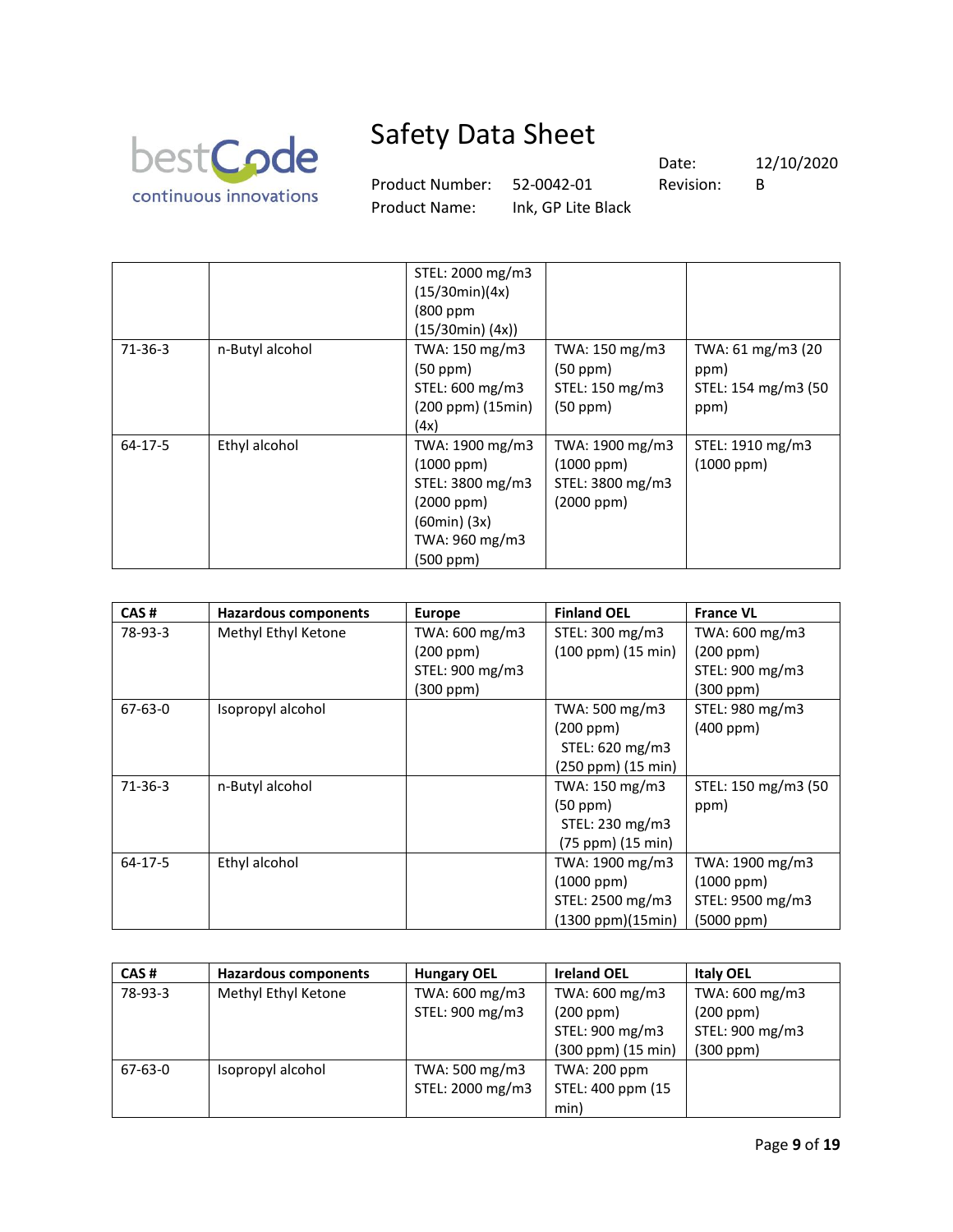

Product Number: 52-0042-01 Revision: B

Product Name: Ink, GP Lite Black

Date: 12/10/2020

| 71-36-3 | n-Butyl alcohol |                                  |                 |  |
|---------|-----------------|----------------------------------|-----------------|--|
| 64-17-5 | Ethyl alcohol   | TWA: 1900 mg/m3   STEL: 1000 ppm |                 |  |
|         |                 | STEL: 7600 mg/m3                 | $\mid$ (15 min) |  |

| CAS#          | <b>Hazardous components</b> | <b>South Korea</b> | <b>Latvia OEL</b>  | <b>Mexico OEL</b>   |
|---------------|-----------------------------|--------------------|--------------------|---------------------|
| 78-93-3       | Methyl Ethyl Ketone         | TWA: 590 mg/m3     | TWA: 200 mg/m3     | TWA: 590 mg/m3      |
|               |                             | (200 ppm)          | $(67$ ppm $)$      | (200 ppm)           |
|               |                             | STEL: 885 mg/m3    | STEL: 900 mg/m3    | STEL: 885 mg/m3     |
|               |                             | (300 ppm)          | (300 ppm) (15 min) | (300 ppm)           |
| $67 - 63 - 0$ | Isopropyl alcohol           | TWA: 480 mg/m3     | TWA: 350 mg/m3     | TWA: 980 mg/m3      |
|               |                             | (200 ppm)          | STEL: 600 mg/m3    | $(400$ ppm $)$      |
|               |                             | STEL: 980 mg/m3    | (15 min)           | STEL: 1225 mg/m3    |
|               |                             | $(400$ ppm $)$     |                    | (500 ppm)           |
| $71-36-3$     | n-Butyl alcohol             | TWA: 60 mg/m3      |                    | CEIL: 150 mg/m3 (50 |
|               |                             | (20 ppm)           |                    | ppm)                |
| $64 - 17 - 5$ | Ethyl alcohol               | TWA: 1900 mg/m3    | TWA: 1000 mg/m3    | TWA: 1900 mg/m3     |
|               |                             | (1000 ppm)         |                    | $(1000$ ppm $)$     |

| CAS#      | <b>Hazardous components</b> | <b>Malaysia OEL</b> | <b>NIOSH</b>     | <b>Netherlands OEL</b> |
|-----------|-----------------------------|---------------------|------------------|------------------------|
| 78-93-3   | Methyl Ethyl Ketone         | TWA: 590 mg/m3      | TWA: 200 ppm     | TWA: 590 mg/m3         |
|           |                             | (200 ppm)           | STEL: 300 ppm    | STEL: 900 mg/m3        |
| 67-63-0   | Isopropyl alcohol           | TWA: 983 mg/m3      | TWA: 980 mg/m3   |                        |
|           |                             | $(400$ ppm $)$      | (400 ppm)        |                        |
|           |                             |                     | STEL: 1225 mg/m3 |                        |
|           |                             |                     | (500 ppm)        |                        |
| $71-36-3$ | n-Butyl alcohol             | CEIL: 152 mg/m3     | CEIL: 50 ppm     |                        |
|           |                             | (50 ppm)            |                  |                        |
| 64-17-5   | Ethyl alcohol               | TWA: 1880 mg/m3     | TWA: 1900 mg/m3  | TWA: 260 mg/m3         |
|           |                             | (1000 ppm)          | (1000 ppm)       | STEL: 1900 mg/m3       |

| CAS#      | <b>Hazardous components</b> | <b>New Zealand</b> | <b>OSHA PELS</b> | Poland           |
|-----------|-----------------------------|--------------------|------------------|------------------|
| 78-93-3   | Methyl Ethyl Ketone         | TWA: 445 mg/m3     | PEL: 200 ppm     | TWA: 450 mg/m3   |
|           |                             | (150 ppm)          |                  | STEL: 900 mg/m3  |
|           |                             | STEL: 890 mg/m3    |                  |                  |
|           |                             | (300 ppm)          |                  |                  |
| 67-63-0   | Isopropyl alcohol           | TWA: 983 mg/m3     | PEL: 400 ppm     | TWA: 900 mg/m3   |
|           |                             | (400 ppm)          |                  | STEL: 1200 mg/m3 |
|           |                             | STEL: 1230 mg/m3   |                  |                  |
|           |                             | (500 ppm)          |                  |                  |
| $71-36-3$ | n-Butyl alcohol             | CEIL: 150 mg/m3    | PEL: 100 ppm     | TWA: 50 mg/m3    |
|           |                             | (50 ppm)           |                  | STEL: 150 mg/m3  |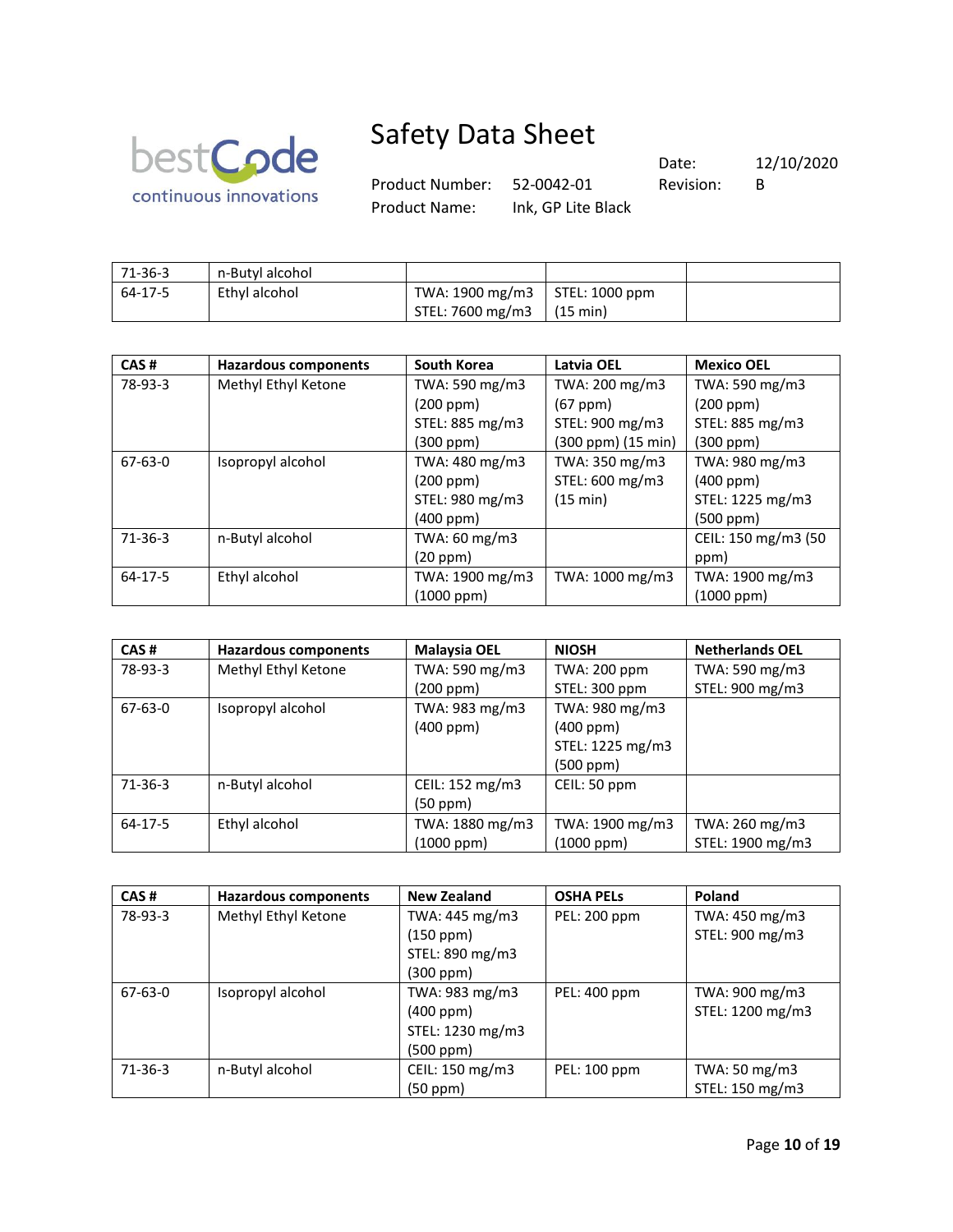

Product Number: 52-0042-01 Revision: B

Product Name: Ink, GP Lite Black

Date: 12/10/2020

| 64-17-5 | Ethyl alcohol | TWA: 1880 mg/m3 | $\vert$ PEL: 1000 ppm | TWA: 1900 mg/m3 |
|---------|---------------|-----------------|-----------------------|-----------------|
|         |               | (1000 ppm)      |                       |                 |

| CAS#          | <b>Hazardous components</b> | <b>Sweden OEL</b>   | <b>Singapore</b> | <b>Britain EH40</b> |
|---------------|-----------------------------|---------------------|------------------|---------------------|
| 78-93-3       | Methyl Ethyl Ketone         | TWA: 150 mg/m3      | TWA: 590 mg/m3   | TWA: 600 mg/m3      |
|               |                             | (50 ppm)            | (200 ppm)        | (200 ppm)           |
|               |                             | STEL: 300 mg/m3     | STEL: 885 mg/m3  | STEL: 899 mg/m3     |
|               |                             | (100 ppm) (15 min)  | $(300$ ppm $)$   | (300 ppm)           |
| $67 - 63 - 0$ | Isopropyl alcohol           | TWA: 350 mg/m3      | TWA: 983 mg/m3   | TWA: 999 mg/m3      |
|               |                             | (150 ppm)           | $(400$ ppm $)$   | $(400$ ppm $)$      |
|               |                             | STEL: 600 mg/m3     | STEL: 1230 mg/m3 | STEL: 1250 mg/m3    |
|               |                             | (250 ppm) (15 min)  | (500 ppm)        | (500 ppm)           |
| $71-36-3$     | n-Butyl alcohol             | TWA: 45 mg/m3 (15)  | STEL: 150 mg/m3  | STEL: 154 mg/m3 (50 |
|               |                             | ppm)                | (50 ppm)         | ppm)                |
|               |                             | CEIL: 90 mg/m3 (30  |                  |                     |
|               |                             | ppm)                |                  |                     |
| $64-17-5$     | Ethyl alcohol               | TWA: 1000 mg/m3     | TWA: 1880 mg/m3  | TWA: 1920 mg/m3     |
|               |                             | (500 ppm)           | $(1000$ ppm $)$  | $(1000$ ppm $)$     |
|               |                             | STEL: 1900 mg/m3    |                  | STEL: ()            |
|               |                             | (1000 ppm) (15 min) |                  |                     |

| CAS#    | Hazardous components | <b>Switzerland OEL</b>     | Japan OEL |  |
|---------|----------------------|----------------------------|-----------|--|
| 78-93-3 | Methyl Ethyl Ketone  |                            |           |  |
| 67-63-0 | Isopropyl alcohol    | TWA: 500 mg/m3 (200 ppm)   |           |  |
|         |                      | STEL: 1000 mg/m3 (400 ppm) |           |  |
| 71-36-3 | n-Butyl alcohol      | TWA: 150 mg/m3 (50 ppm)    |           |  |
|         |                      | STEL: 150 mg/m3 (50 ppm)   |           |  |
| 64-17-5 | Ethyl alcohol        |                            |           |  |

### **8.2 Exposure controls:**

### **8.2.1 Appropriate engineering controls:**

Use explosion-proof ventilation equipment. Facilities storing or utilizing this material should be equipped with an eyewash facility and a safety shower. Use adequate general or local exhaust ventilation to keep airborne concentrations below the permissible exposure limits. Ventilation fans and other electrical service must be non-sparking and have an explosion-proof design. Use adequate general or local explosion-proof ventilation to keep airborne levels to acceptable levels.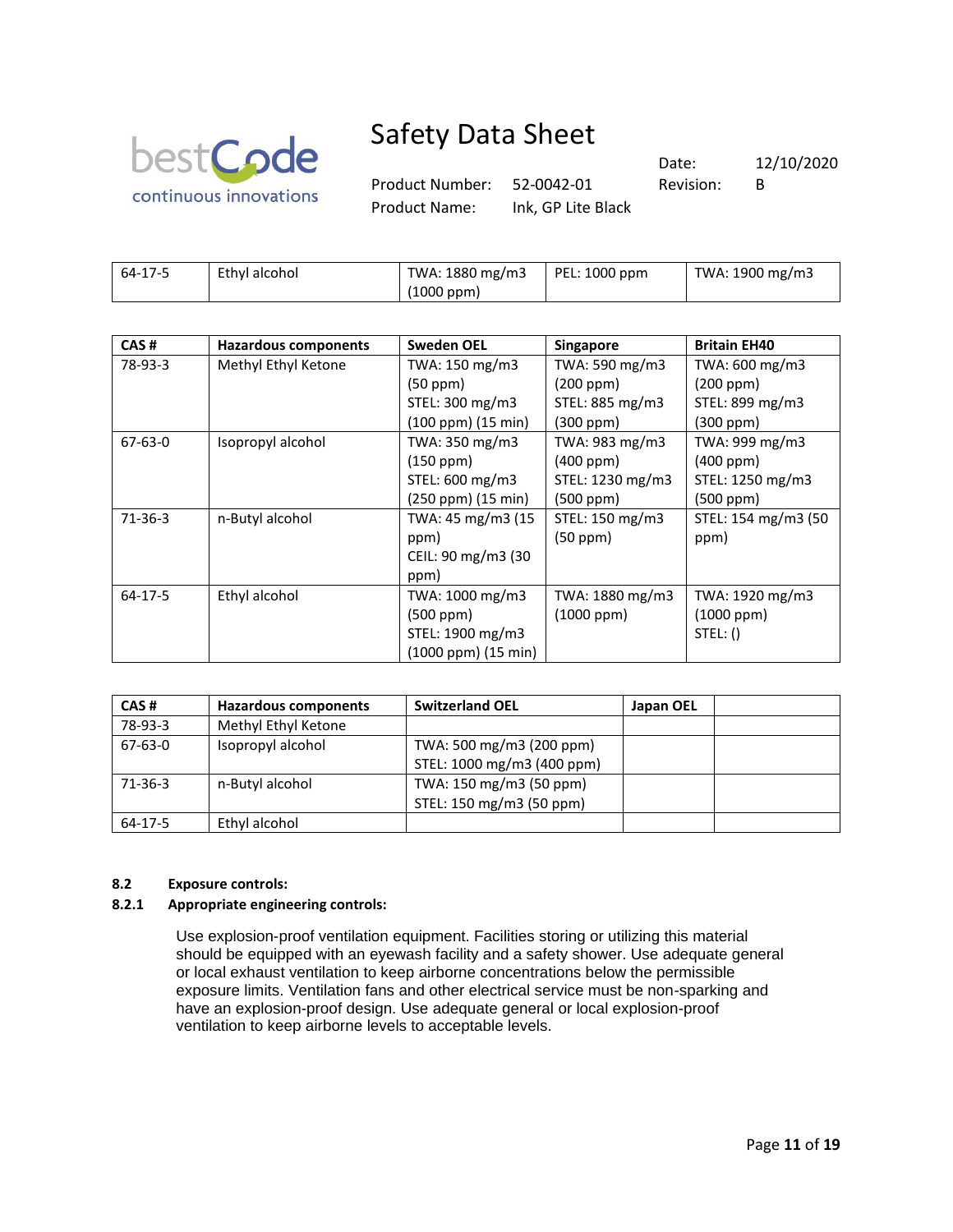

Product Number: 52-0042-01 Revision: B Product Name: Ink, GP Lite Black

Date: 12/10/2020

### **8.2.2 Individual protection measures, such as personal protective equipment**

| <b>Eye/Face protection:</b>    | Wear appropriate protective eyeglasses or chemical safety goggles as<br>described by OSHA's eye and face protection regulations in 29 CFR<br>1910.133 or European Standard EN166. Wear chemical splash goggles.                                                                                                                                                                                                                                                       |
|--------------------------------|-----------------------------------------------------------------------------------------------------------------------------------------------------------------------------------------------------------------------------------------------------------------------------------------------------------------------------------------------------------------------------------------------------------------------------------------------------------------------|
| Skin protection:               | Wear appropriate protective gloves and clothing to prevent skin<br>exposure.                                                                                                                                                                                                                                                                                                                                                                                          |
| <b>Respiratory protection:</b> | A respiratory protection program that meets OSHA's 29 CFR 1910.134<br>and ANSI Z88.2 requirements or European Standard EN 149 must be<br>followed whenever workplace conditions warrant respirator use. Follow<br>the OSHA respirator regulations found in 29 CFR 1910.134 or European<br>Standard EN 149. Use a NIOSH/MSHA or European Standard EN 149<br>approved respirator if exposure limits are exceeded or if irritation or<br>other symptoms are experienced. |
| <b>Hygienic Practices:</b>     | DO NOT SMOKE IN WORK AREA! Promptly remove contaminated<br>clothing. Wash immediately if skin becomes contaminated. Do not eat<br>or drink in work area while using this product. Wash thoroughly at the<br>end of the workday, before eating and using the restroom.                                                                                                                                                                                                 |

### **Section 9: Physical and chemical properties**

### **9.1 Information on basic physical and chemical properties**

| Appearance:                  | <b>Tinted liquid</b>        |                               |                           |
|------------------------------|-----------------------------|-------------------------------|---------------------------|
| Odor:                        | Solvent                     | <b>Odor threshold:</b>        | No data available         |
| pH:                          | No data available           | <b>Melting point:</b>         | $-114.10C - 87.00C$       |
| <b>Boiling range:</b>        | 78.0 C - 117.60 C           | Flash point:                  | $>-7.0 C$                 |
| <b>Evaporation rate:</b>     | No data available           | <b>Upper Explosive Limit:</b> | No data available         |
|                              |                             | <b>Lower Explosive Limit:</b> | No data available         |
| Flammability:                | No data available           | <b>Vapor Pressure:</b>        | No data available         |
| Vapor density:               | > Air                       | <b>Relative Density:</b>      | $0.798$ (H2O = 1 @ 20 °C) |
| Solubility(ies):             | Miscible                    | <b>Partition coefficient</b>  | No data available         |
|                              |                             | n-octanol/water:              |                           |
| Auto-ignition                | >340.00 C                   | Decomposition                 | No data available         |
| temperature:                 |                             | temperature:                  |                           |
| Viscosity:                   | No data available           |                               | No data available         |
| <b>Explosive properties:</b> | > 80.0% Volatile by volume. |                               |                           |
| <b>Oxidizing properties:</b> | No data available           |                               |                           |

### **9.2 Other information:**

| $\sim$<br>.<br>.<br>'UL<br>N<br>N/<br>M<br>pie<br>'DIE<br>v<br>.<br>.<br><br>___<br>.<br>.<br>$\sim$<br>. .<br>. |
|------------------------------------------------------------------------------------------------------------------|
|------------------------------------------------------------------------------------------------------------------|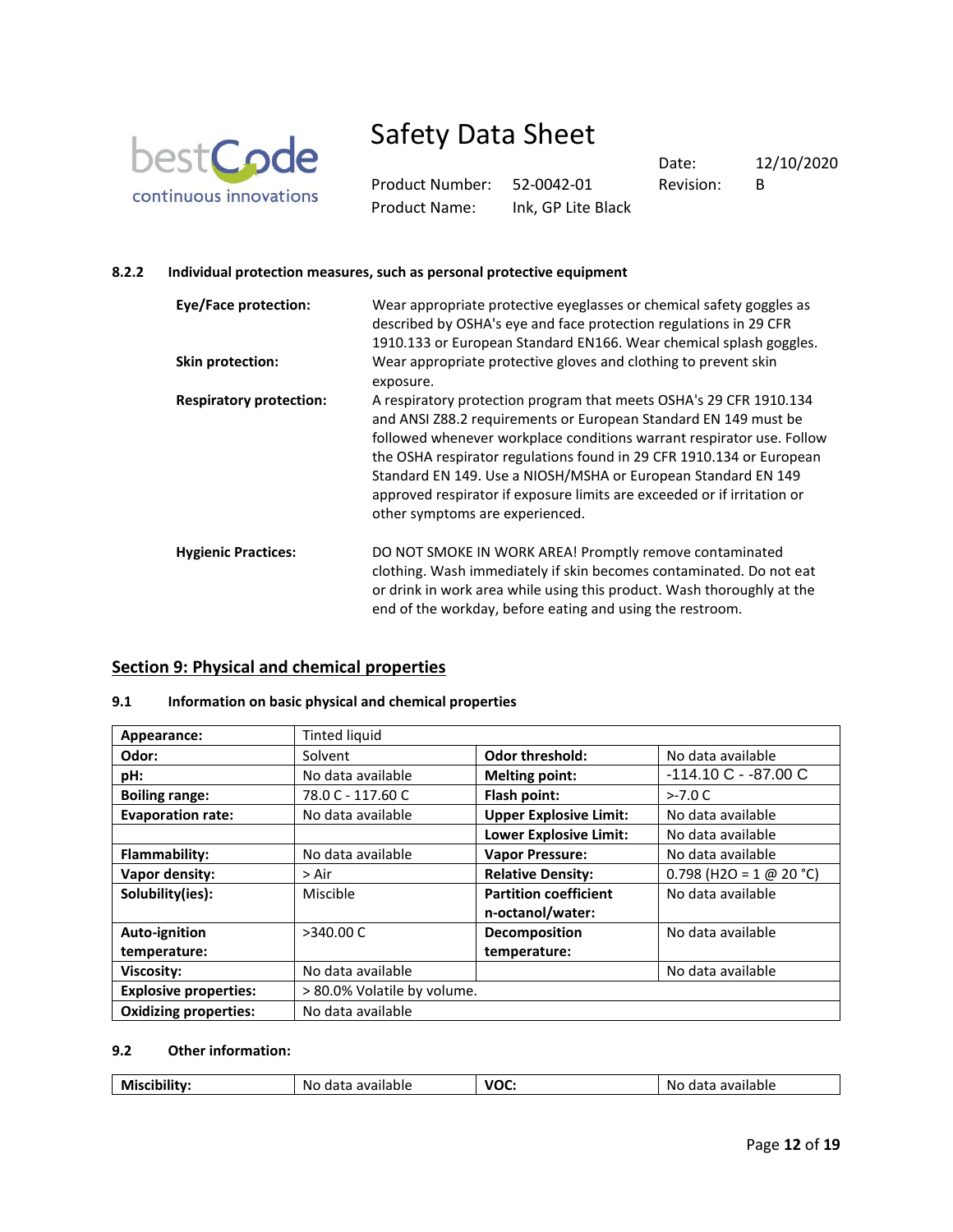

Product Number: 52-0042-01 Revision: B Product Name: Ink, GP Lite Black

Date: 12/10/2020

### **Section 10: Stability and reactivity**

**10.1 Reactivity**

No data available.

**10.2 Chemical stability**

Stable under normal conditions.

**10.3 Possibility of hazardous reactions**

Will not occur.

### **10.4 Conditions to avoid:**

Incompatible materials, ignition sources, Excess heat, Light, High temperatures.

#### **10.5 Incompatible materials:**

Strong oxidizing agents, acids, Alkali metals, Ammonia, hydrazine, Peroxides, Sodium, Acid anhydrides, calcium hypochlorite, chromyl chloride, nitrosyl perchlorate, bromine pentafluoride, Perchloric acid, silver nitrate, mercuric nitrate, potassium tert-butoxide, magnesium perchlorate, Acid chlorides, platinum, uranium hexafluoride, silver oxide, iodine heptafluoride, acetyl bromide, disulfuryl difluoride, tetrachlorosilane + water, acetyl chloride, permanganic acid, ruthenium (VIII) oxide, uranyl perchlorate, Strong acids, Amines, ethylene oxide, isocyanates, acetaldehyde, chlorine, phosgene, Attacks some forms of plastics, rubbers, and coatings. aluminum at high temperatures. 2-propanol, Aluminum, organic peroxides, chromium trioxide, Reducing agents, Copper, Copper alloys.

### **10.6 Hazardous decomposition products**

Carbon monoxide, irritating and toxic fumes and gases, Carbon dioxide.

### **Section 11: Toxicological information**

### **11.1 Information on Toxicological effects**

**Acute toxicity:** CAS# 78-93-3: Acute toxicity, LD50, Intraperitoneal, Mouse, 616.0 MG/KG. Result: Lungs, Thorax, or Respiration: Sputum. Biochemical: Metabolism (Intermediary): Other proteins. Biochemical: Metabolism (intermediary): Effect on inflammation or mediation of inflammation. - Shell Chemical Company. Unpublished Report., Vol/p/yr: -,6, 1961 Acute toxicity, LD50, Skin, Species: Rabbit, 6480. MG/KG. Result: Lungs, Thorax, or Respiration: Other changes.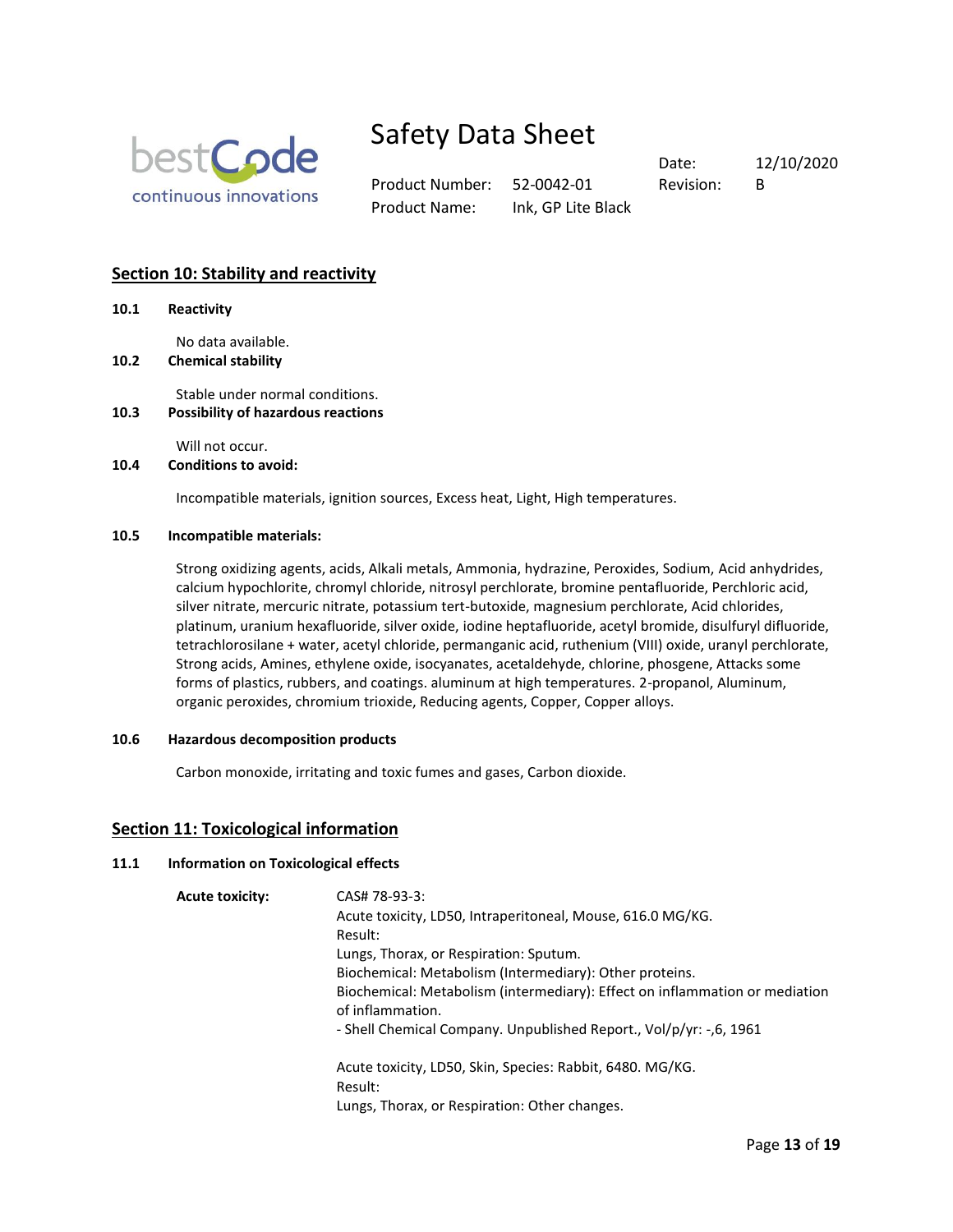

Product Number: 52-0042-01 Revision: B Product Name: Ink, GP Lite Black

Date: 12/10/2020

|                                                            | Biochemical: Metabolism (intermediary): Effect on inflammation or mediation<br>of inflammation.<br>- Shell Chemical Company., Vol/p/yr: MSDS-5390-,                                                                                                                                                                                                                               |
|------------------------------------------------------------|-----------------------------------------------------------------------------------------------------------------------------------------------------------------------------------------------------------------------------------------------------------------------------------------------------------------------------------------------------------------------------------|
|                                                            | Acute toxicity, LC50, Inhalation, Mouse, 32.00 MG/M3.<br>Result:                                                                                                                                                                                                                                                                                                                  |
|                                                            | Brain and Coverings: Other degenerative changes.<br>Biochemical: Metabolism (intermediary): Effect on inflammation or mediation<br>of inflammation.                                                                                                                                                                                                                               |
|                                                            | Acute toxicity, LD50, Intraperitoneal, Species: Guinea pig, 2.000 GM/KG.<br>Result:                                                                                                                                                                                                                                                                                               |
| <b>Skin</b>                                                | Immunological Including Allergic: Increase in humoral immune response.<br>No data available                                                                                                                                                                                                                                                                                       |
| corrosion/irritation:<br>Serious eye<br>damage/irritation: | No data available                                                                                                                                                                                                                                                                                                                                                                 |
| <b>Respiratory or skin</b><br>sensitization:               | No data available                                                                                                                                                                                                                                                                                                                                                                 |
| Germ cell<br>mutagenicity:                                 | No data available                                                                                                                                                                                                                                                                                                                                                                 |
| Carcinogenicity:                                           | CAS# 78-93-3: Not listed by ACGIH, IARC, NTP, or CA Prop 65.<br>CAS# 67-63-0: Not listed by ACGIH, IARC, NTP, or CA Prop 65.<br>CAS# 71-36-3: Not listed by ACGIH, IARC, NTP, or CA Prop 65.<br>CAS# 64-17-5: Not listed by ACGIH, IARC, NTP, or CA Prop 65.                                                                                                                      |
|                                                            | IARC: Group 3: Not classifiable as to its carcinogenicity to humans 3.<br>NTP: No component of this product present at levels greater than or equal to<br>0.1% is identified as a known or anticipated carcinogen by NTP.<br>OSHA: No component of this product present at levels greater than or equal<br>to 0.1% is identified as a carcinogen or potential carcinogen by OSHA. |
| <b>Reproductive toxicity:</b>                              | No data available                                                                                                                                                                                                                                                                                                                                                                 |
| <b>STOT-single exposure:</b>                               | No data available                                                                                                                                                                                                                                                                                                                                                                 |
| STOT-repeated<br>exposure:                                 | No data available                                                                                                                                                                                                                                                                                                                                                                 |
| <b>Aspiration hazard</b>                                   | No data available                                                                                                                                                                                                                                                                                                                                                                 |

#### **11.1.1 Hazard Class information:**

No data available

**11.1.2 Mixture toxicity:**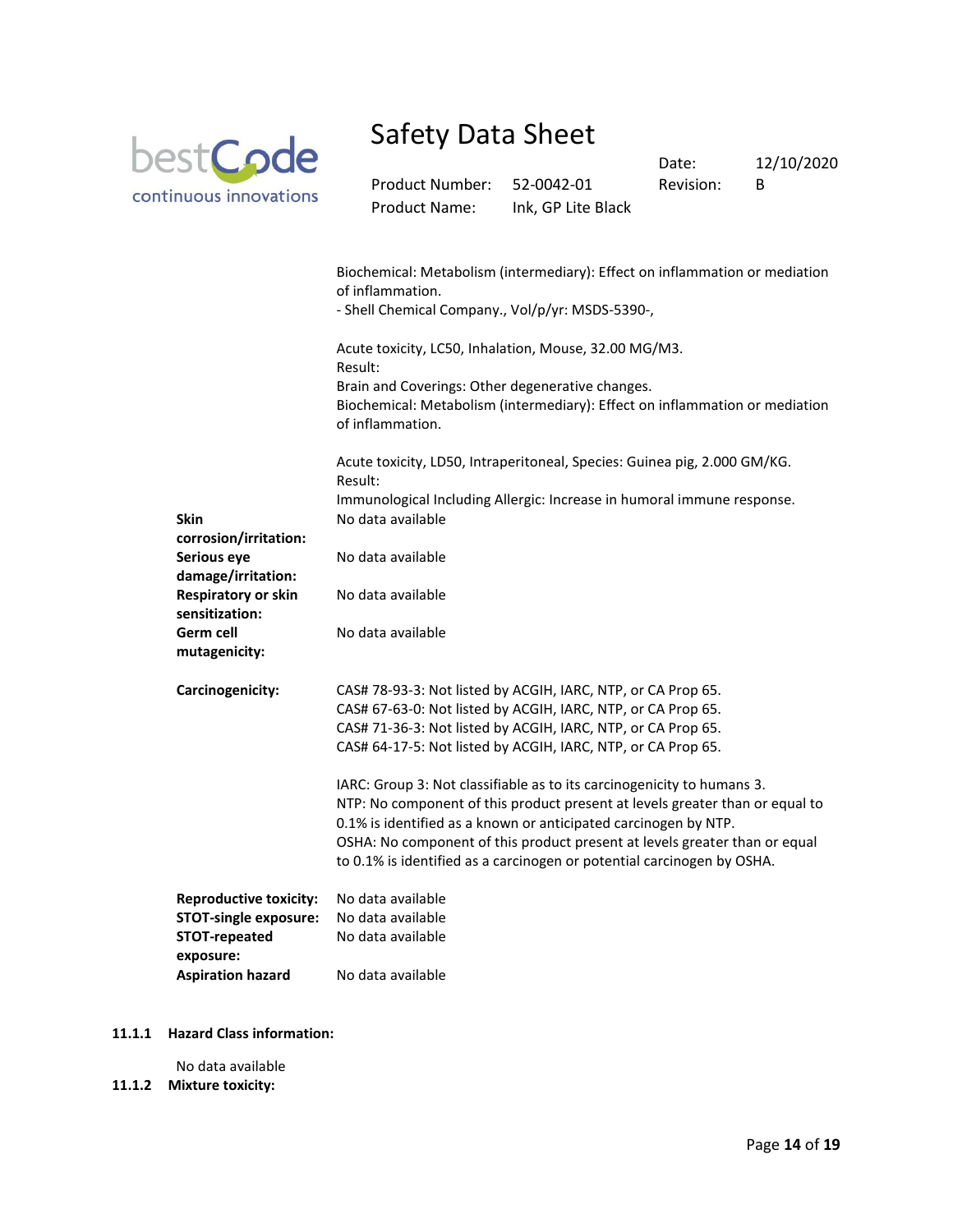

Product Number: 52-0042-01 Revision: B Product Name: Ink, GP Lite Black

Date: 12/10/2020

No data available

**11.1.3 Critical studies:** 

No data available

**11.1.4 Non-compliance hazard class:** 

No data available

**11.1.5 Information on likely routes of exposure:** 

No data available

**11.1.6 Symptoms related to the physical, chemical and toxicological characteristics:** 

No data available

**11.1.7 Delayed and immediate effects as well as chronic effects from short and long-term exposure:** 

No data available

**11.1.8 Interactive effects:** 

No data available

**11.1.9 Absence of specific data:** 

No data available

**11.1.10 Mixtures:** 

No data available

**11.1.11 Mixture vs Substance information:** 

No data available

**11.1.12 Other information:**

No data available

### **Section 12: Ecological information**

#### **12.1 Toxicity:**

When released to the atmosphere it will photodegrade in hours (polluted urban atmosphere) to an estimated range of 4 to 6 days in less polluted areas. Rainout should be significant.

Ecotoxicity: Fish: Fathead Minnow: 1000 ppm; 96h; LC50Daphnia: 1000 ppm; 96h; LC50Fish: Gold orfe: 8970-9280 ppm; 48h; LC50 IPA has a high biochemical oxygen demand and a potential to cause oxygen depletion in aqueous systems, a low potential to affect aquatic organisms, a low potential to affect secondary waste treatment microbial metabolism, a low potential to affect the germination of some plants, a high potential to biodegrade (low persistence) with unacclimated microorganisms from activated sludge.

Physical: THOD: 2.40 g oxygen/gCOD: 2.23 g oxygen/gBOD-5: 1.19-1.72 g oxygen/g.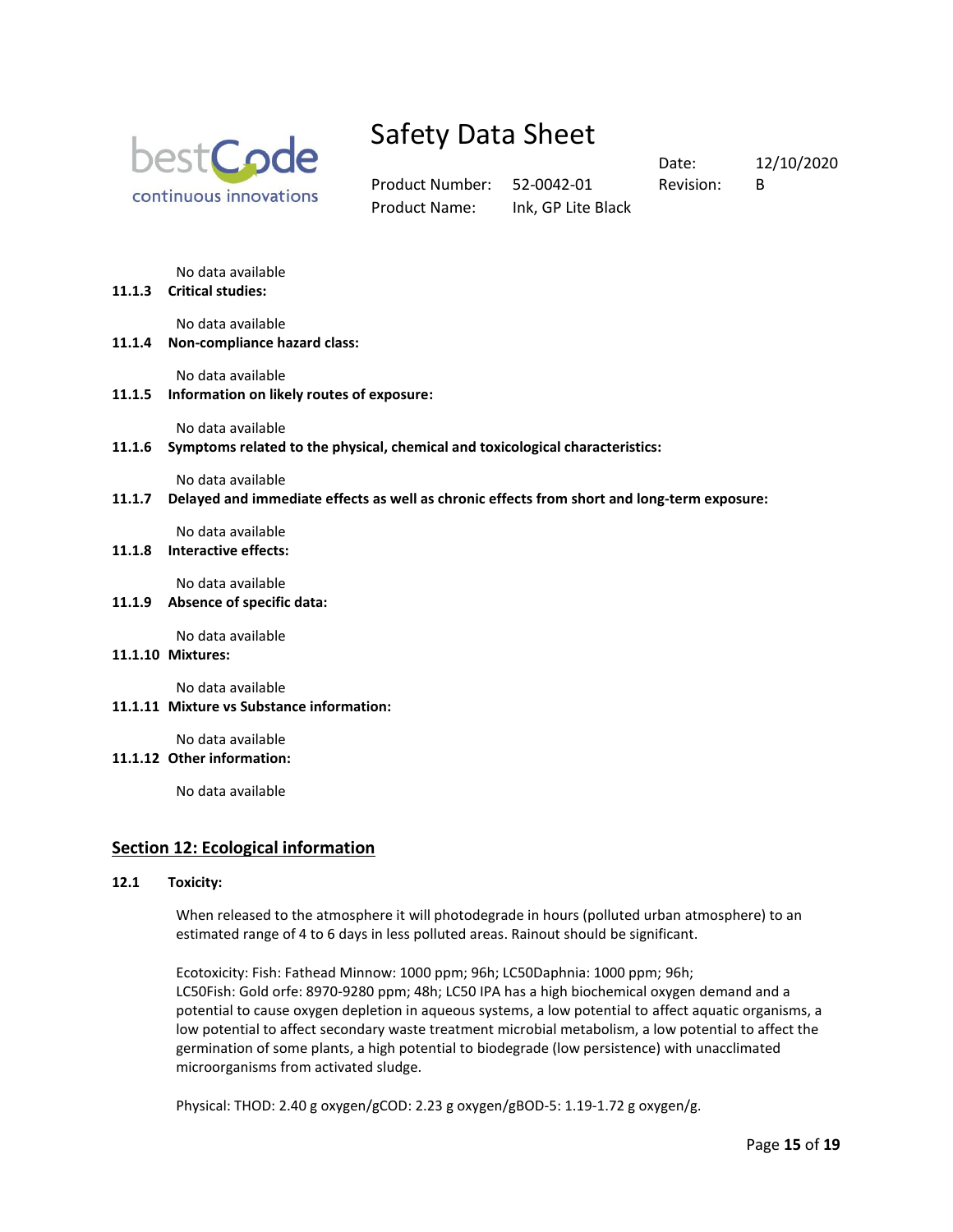

Product Number: 52-0042-01 Revision: B Product Name: Ink, GP Lite Black

Date: 12/10/2020

Environmental: Substance evaporates in water with T1/2= 3D (rivers) to 12D (lakes). Substance is not expected to bioconcentrate in marine life. Physical: Substance photodegrades in air with T1/2 = 2.3 days. Oxidizes rapidly by photo-chemical reactions in air. Readily biodegradable meeting the 10 day window criterion. Not expected to bioaccumulate significantly.

### **12.2 Persistence and degradability:**

No data available

**12.3 Bioaccumulative potential:**

No data available

**12.4 Mobility in soil:**

No data available

**12.5 Results of PBT and vPvB assessment:**

No data available

### **12.6 Other adverse effects:**

No data available

### **Section 13: Disposal considerations**

### **13.1 Waste treatment methods:**

Chemical waste generators must determine whether a discarded chemical is classified as a hazardous waste. US EPA guidelines for the classification determination are listed in 40 CFR Parts 261. Additionally, waste generators must consult state and local hazardous waste regulations to ensure complete and accurate classification.

RCRA P-Series: None listed. RCRA U-Series: None listed. RCRA U-Series: CAS# 78-93-3: waste number U159 (Ignitable waste, Toxic waste). CAS# 71-36-3: waste number U031 (Ignitable waste).

### **Section 14: Transport information**

| UN number:               | 1210                                                                                                                                 |
|--------------------------|--------------------------------------------------------------------------------------------------------------------------------------|
| Proper shipping name:    |                                                                                                                                      |
| US DOT:                  | Printing Ink                                                                                                                         |
| <b>Canadian TDG:</b>     | Printing ink, [flammable or] Printing ink related material<br>[(including printing ink thinning or reducing compound),<br>flammable] |
| <b>European ADR/RID:</b> | Printing ink, [flammable or] Printing ink related material<br>[(including printing ink thinning or reducing compound),<br>flammablel |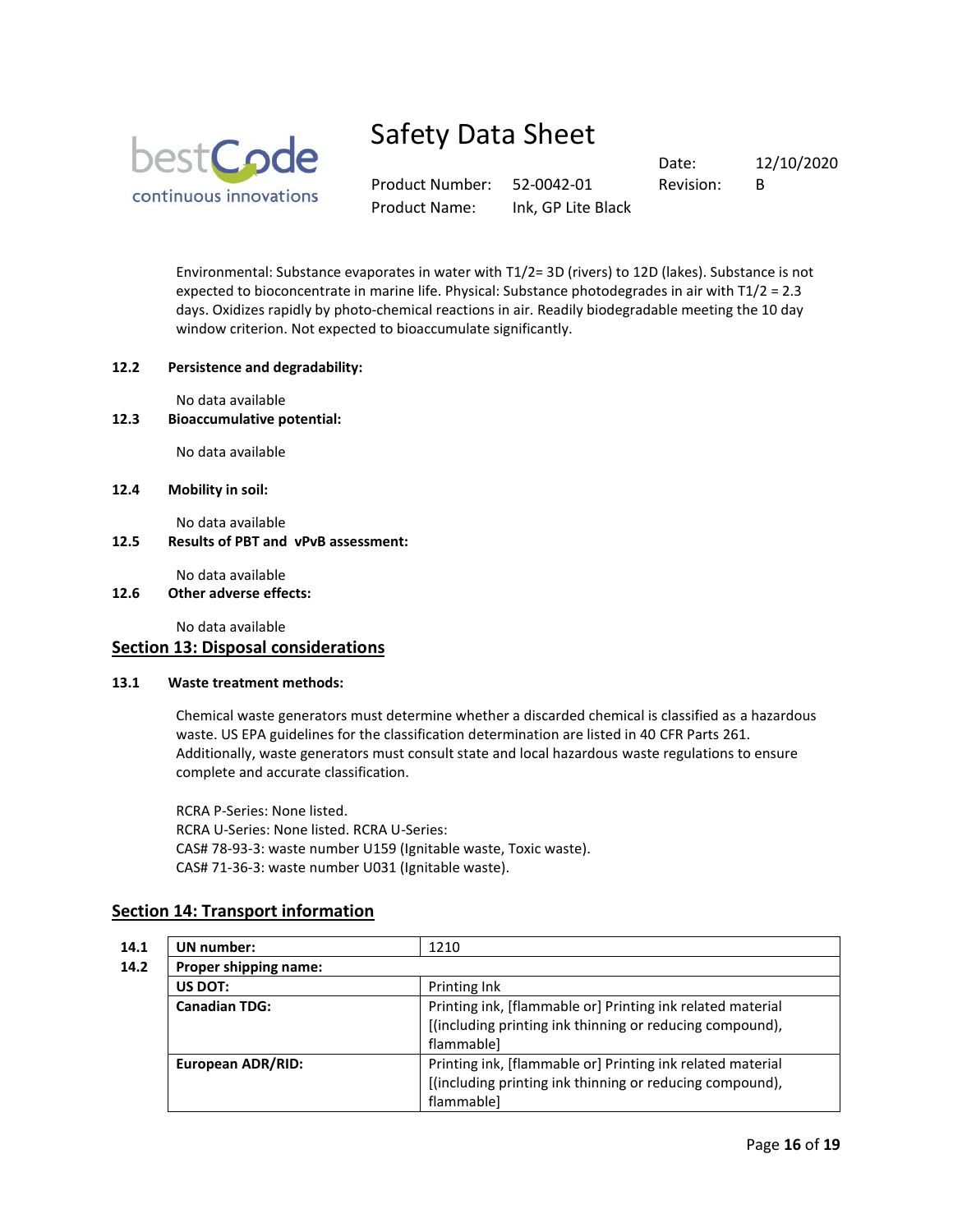

Product Number: 52-0042-01 Revision: B Product Name: Ink, GP Lite Black

Date: 12/10/2020

| IMDG/IMO:                            | Printing ink, [flammable or] Printing ink related material          |
|--------------------------------------|---------------------------------------------------------------------|
|                                      | [(including printing ink thinning or reducing compound),            |
|                                      | flammablel                                                          |
| ICAO/IATA:                           | Printing ink, [flammable or] Printing ink related material          |
|                                      | [(including printing ink thinning or reducing compound),            |
|                                      | flammable]                                                          |
|                                      |                                                                     |
| Transport hazard class(es) :         | 3 - FLAMMABLE LIQUID                                                |
| Packing group:                       | Ш                                                                   |
| <b>Environmental hazards:</b>        | N/A                                                                 |
| <b>Special precautions for user:</b> | N/A                                                                 |
|                                      | Transport in bulk according to Annex II of Marpol and the IBC Code: |
| N/A                                  |                                                                     |

### **Section 15: Regulatory information**

### **15.1 Safety, health and environmental regulations/legislation specific for the substance or mixture:**

| <b>EPA SARA (Superfund Amendments and Reauthorization Act of 1986) Lists</b> |                             |              |                   |              |  |
|------------------------------------------------------------------------------|-----------------------------|--------------|-------------------|--------------|--|
| CAS#                                                                         | <b>Hazardous components</b> | S. 302 (EHS) | S. 304 RQ         | S. 313 (TRI) |  |
| 78-93-3                                                                      | Methyl Ethyl Ketone         | No           | <b>Yes 5000LB</b> | No           |  |
| 67-63-0                                                                      | Isopropyl alcohol           | No           | No                | Yes          |  |
| $71-36-3$                                                                    | n-Butyl alcohol             | No           | <b>Yes 5000LB</b> | Yes          |  |
| 64-17-5                                                                      | Ethyl alcohol               | No           | No                | No           |  |

| CAS#    | <b>Hazardous components</b> | <b>Canadian NPRI</b> | Canadian<br><b>Toxic</b> | <b>Canadian DSL</b> |
|---------|-----------------------------|----------------------|--------------------------|---------------------|
| 78-93-3 | Methyl Ethyl Ketone         | Yes                  | No                       | Yes                 |
| 67-63-0 | Isopropyl alcohol           | Yes                  | No                       | Yes                 |
| 71-36-3 | n-Butyl alcohol             | Yes                  | No                       | Yes                 |
| 64-17-5 | Ethyl alcohol               | Yes                  | No                       | Yes                 |

| CAS#      | <b>Hazardous components</b> | <b>CAA HAP, ODC</b> | <b>CWA NPDES</b> | <b>TSCA</b> |
|-----------|-----------------------------|---------------------|------------------|-------------|
| 78-93-3   | Methyl Ethyl Ketone         | No                  | No               | Yes - Inv   |
| 67-63-0   | Isopropyl alcohol           | No                  | No               | Yes - Inv   |
| $71-36-3$ | n-Butyl alcohol             | No                  | No               | Yes - Inv   |
| 64-17-5   | Ethyl alcohol               | No                  | No               | Yes - Inv   |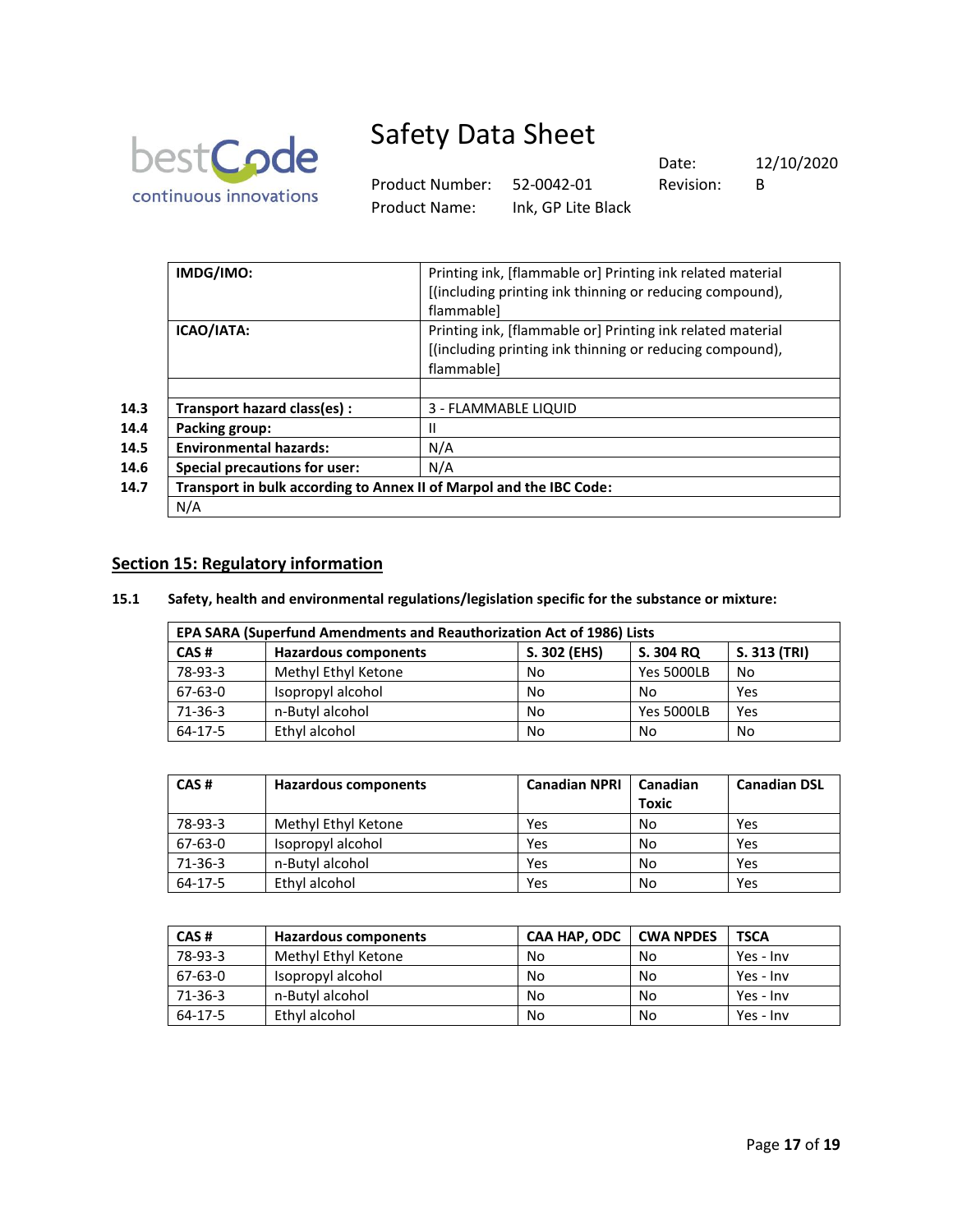

Product Number: 52-0042-01 Revision

Date: 12/10/2020

Product Name: Ink, GP Lite Black

| sion: | в |  |
|-------|---|--|
|       |   |  |

| CAS#    | <b>Hazardous components</b> | CA Prop 65 | <b>Mexico</b><br><b>INSQ</b> | <b>Australia ICS</b> |
|---------|-----------------------------|------------|------------------------------|----------------------|
| 78-93-3 | Methyl Ethyl Ketone         | No         | Yes - 1193                   | Listed               |
| 67-63-0 | Isopropyl alcohol           | No         | $Yes - 1219$                 | Listed               |
| 71-36-3 | n-Butyl alcohol             | No         | Listed                       | Listed               |
| 64-17-5 | Ethyl alcohol               | No         | Listed                       | Listed               |

| CAS#          | Hazardous components | <b>New Zealand</b><br><b>IOC</b> | <b>China IECSC</b> | <b>Japan ENCS</b> |
|---------------|----------------------|----------------------------------|--------------------|-------------------|
| 78-93-3       | Methyl Ethyl Ketone  | Listed                           | Listed             | Yes - 2-542       |
| 67-63-0       | Isopropyl alcohol    | Listed                           | Listed             | Yes -2-207        |
| $71 - 36 - 3$ | n-Butyl alcohol      | Listed                           | Listed             | Yes -7-321        |
| $64 - 17 - 5$ | Ethyl alcohol        | Listed                           | Listed             | Yes -5-153        |

| CAS#      | <b>Hazardous components</b> | Japan ISHL     | Korea ECL    | <b>Philippines</b> |
|-----------|-----------------------------|----------------|--------------|--------------------|
| 78-93-3   | Methyl Ethyl Ketone         | No             | Yes KE-24094 | Listed             |
| $67-63-0$ | Isopropyl alcohol           | Yes -2(-8)-319 | Yes KE-29363 | Listed             |
| 71-36-3   | n-Butyl alcohol             | Yes -2(-8)-299 | Yes KE-03867 | Listed             |
| 64-17-5   | Ethyl alcohol               | No             | Yes KE-13217 | Listed             |

| CAS#          | Hazardous components | <b>Taiwan TCSCA</b> | <b>Singapore</b><br><b>HSL</b> | Israel HSL: |
|---------------|----------------------|---------------------|--------------------------------|-------------|
| 78-93-3       | Methyl Ethyl Ketone  | Listed              | No                             | No          |
| 67-63-0       | Isopropyl alcohol    | Listed              | No                             | Yes-Cat     |
| $71 - 36 - 3$ | n-Butyl alcohol      | Listed              | No                             | Yes-Cat     |
| 64-17-5       | Ethyl alcohol        | Listed              | No                             | Yes-Cat     |

| CAS#    | <b>Hazardous components</b> | Germany<br><b>WHCS</b> | Switzerland<br>Giftliste 1 | Switzerland<br><b>INNS</b> |
|---------|-----------------------------|------------------------|----------------------------|----------------------------|
| 78-93-3 | Methyl Ethyl Ketone         | $Yes - 150$            | Yes G-2429                 | No                         |
| 67-63-0 | Isopropyl alcohol           | Yes - 135              | Yes G-1712                 | No                         |
| 71-36-3 | n-Butyl alcohol             | $Yes - 39$             | Yes G-1321                 | No                         |
| 64-17-5 | Ethyl alcohol               | Yes $-96$              | Yes G-1158                 | No                         |

| CAS#          | <b>Hazardous components</b> | <b>REACH</b>     | <b>Kyoto GHG</b> | <b>Rotterdam</b> |
|---------------|-----------------------------|------------------|------------------|------------------|
| 78-93-3       | Methyl Ethyl Ketone         | $Yes - (R), (P)$ | No               | No               |
| $67 - 63 - 0$ | Isopropyl alcohol           | $Yes - (R), (P)$ | No.              | No               |
| 71-36-3       | n-Butyl alcohol             | $Yes - (R), (P)$ | No.              | No               |
| 64-17-5       | Ethyl alcohol               | Yes - (R), (P)   | No               | No               |